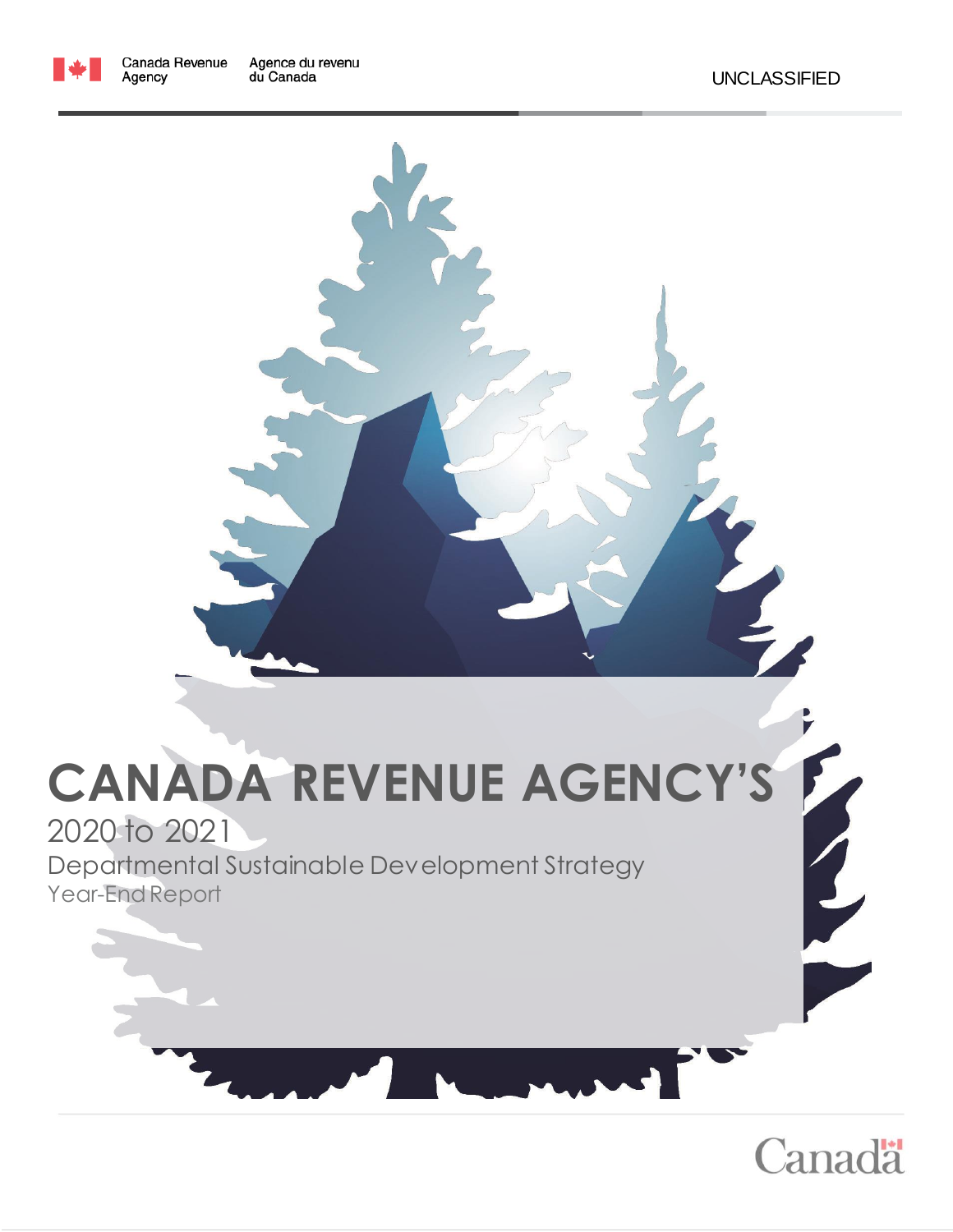© Her Majesty the Queen in Right of Canada, as represented by the Minister of National Revenue, 2021

ISSN: 2564-2197

Rv1-41E-PDF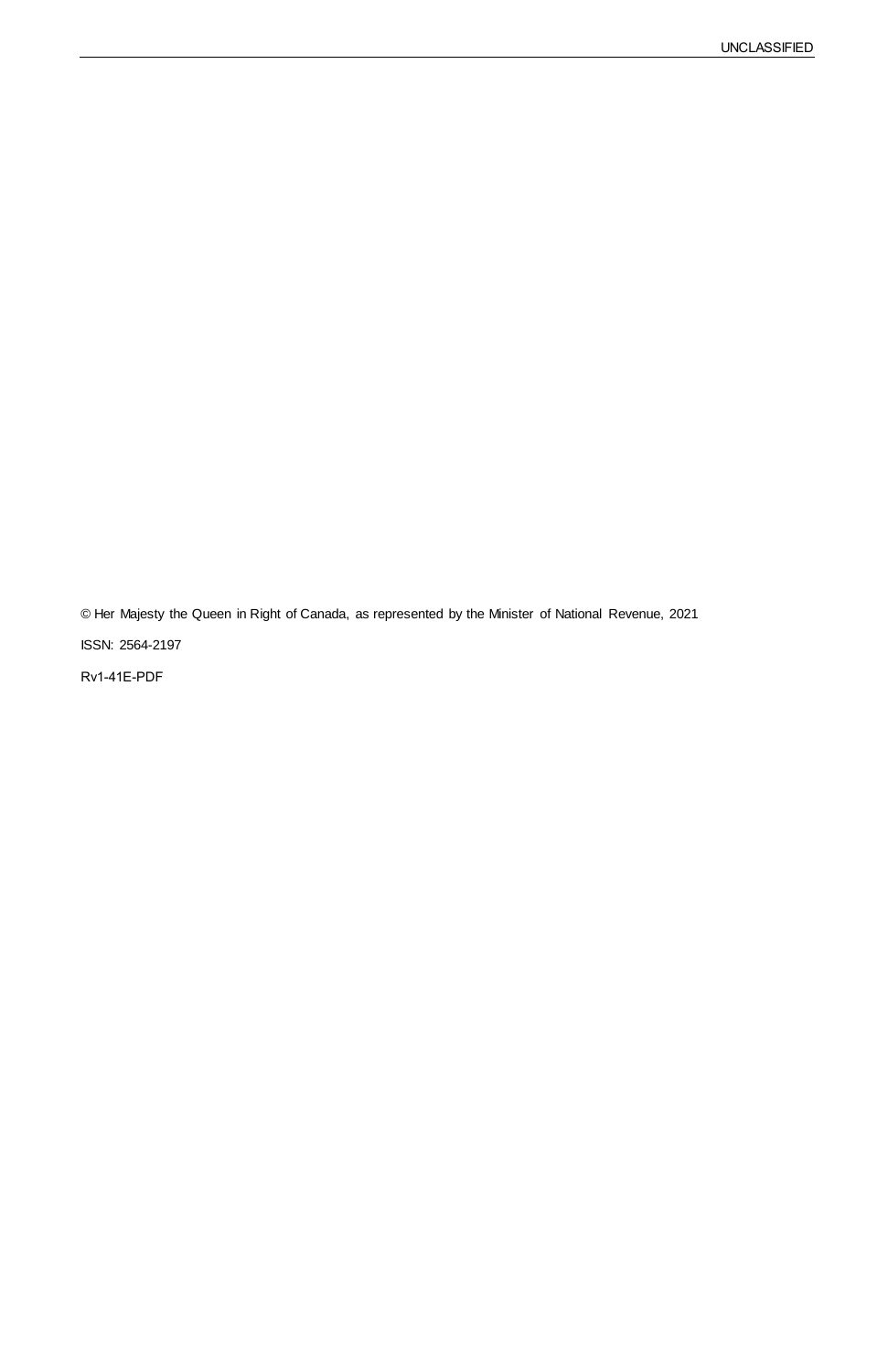2020-21 Departmental Sustainable Development Strategy Year-End Report **3**

### Canada Revenue Agency's 2020 to 2021 Departmental Sustainable Development Strategy (DSDS) Year-End Report

The Canada Revenue Agency tabled its [2020 to 2021 DSDS Interim Report](https://www.canada.ca/en/revenue-agency/corporate/about-canada-revenue-agency-cra/sustainable-development/sustainable-development-planning-reporting-evaluation/sd-2020-21-strategy-interim-report.html) in May 2021. This CRA 2020 to 2021 DSDS Year-End Report is the follow-up to the interim report.

The departmental information reported accounts for information previously prepared in accordance with the Canada Revenue Agency's 2020 to 2023 [Departmental Sustainable Development Strategy.](https://www.canada.ca/en/revenue-agency/corporate/about-canada-revenue-agency-cra/sustainable-development/dsds-2020-23.html) 

This report on progress supports the commitment in the Federal Sustainable Development Act (FSDA) to make environmental decision-making more transparent and accountable to Parliament. It also contributes to an integrated, whole-of-government view of activities supporting environmental sustainability.

The CRA's 2020 to 2023 DSDS describes the department's actions in support of achieving the FSDS goal of greening government. This report presents available results for the departmental actions pertinent to this goal. Previous years' reports are included in the supplementary information tables of the CRA's [Departmental Results Report](https://www.canada.ca/en/revenue-agency/corporate/about-canada-revenue-agency-cra/departmental-performance-reports.html) web pages.

#### **1. Introduction to the Departmental Sustainable Development Strategy**

The 2019 to 2022 [Federal Sustainable Development Strategy \(FSDS\)](https://www.fsds-sfdd.ca/index.html#/en/goals/) presents the Government of Canada's sustainable development goals and targets, as required by the **FSDA**. In keeping with the purpose of the Act, to provide the legal framework for developing and implementing a FSDS that will make sustainable development decision-making more transparent and accountable to Parliament, the Canada Revenue Agency (CRA) has developed this report to demonstrate progress in implementing its Departmental Sustainable Development Strategy.

#### **2. Sustainable development in the CRA**

#### **3. Departmental performance by FSDS goal**

The following tables provide performance information on departmental actions in support of the FSDS goal of greening government.

#### **Context: Greening Government**

The CRA pursues sustainable development (SD) within the context of our corporate mandate to administer taxes, benefits, and related programs for governments across Canada. The CRA is committed to contributing to the economic and social well-being of Canadians in a way that meets the needs of the present without compromising the ability of future generations to meet their own needs.

As an employer of more than 46,000 people, we recognize the impact we have in the communities in which our employees live and work. We continue to commit to:

- minimize harmful emissions from our vehicle fleet
- purchase products responsibly to reduce environmental impacts
- ensure that our decision-making process includes consideration of FSDS goals and targets through the strategic environmental assessment (SEA) process and make public statements on the results of CRA's assessments when an initiative that has undergone a detailed SEA
- take action to understand climate change impacts that could potentially affect our assets, services and operations across the country; and
- contribute to the United Nations' 2030 Agenda for SD and the United Nations' SD goals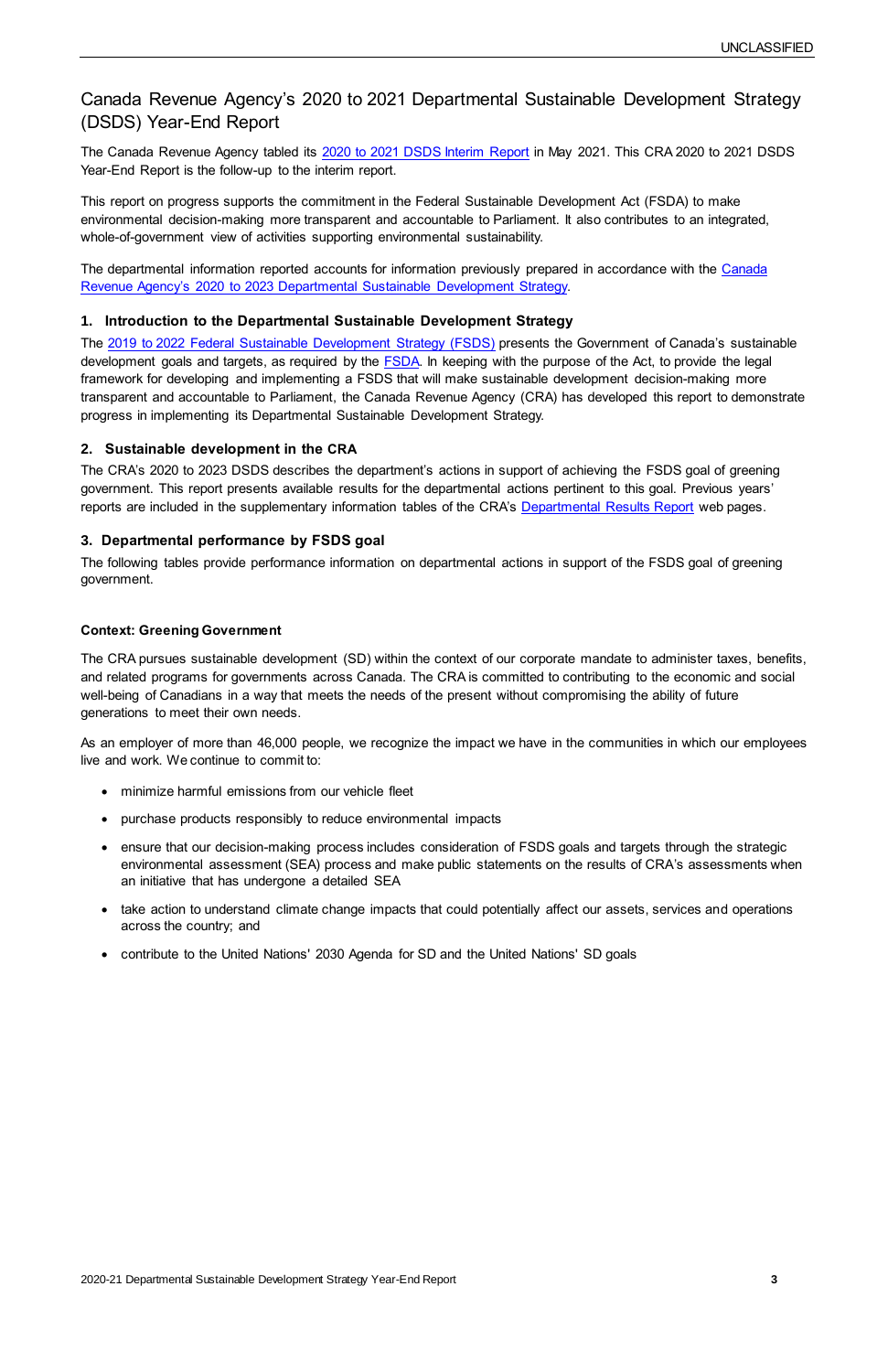

**Greening Government:** The Government of Canada will transition to low-carbon, climate-resilient and green operations

2020 to 2023 Departmental Sustainable Development Strategy: 2020 to 2021 Year-End Results

| <b>FSDS</b><br>target(s)                                                                                                                                                                                                                                                                                                                                                                                                   | <b>FSDS contributing</b><br>action(s)                                                                                                                                                                                                                                   | <b>Corresponding departmental</b><br>action(s)                                                                                                                                                                                              | <b>Starting point(s)</b><br>Performance indicator(s)<br>Target(s)                                                                                                                                                                                                                                                                                                                                                                                                                                                                                                                                                                                                                              | <b>Results achieved</b>                                                                                                                                                                                                                                                                                                                                                                                                                                                                                                                                                                                                      |
|----------------------------------------------------------------------------------------------------------------------------------------------------------------------------------------------------------------------------------------------------------------------------------------------------------------------------------------------------------------------------------------------------------------------------|-------------------------------------------------------------------------------------------------------------------------------------------------------------------------------------------------------------------------------------------------------------------------|---------------------------------------------------------------------------------------------------------------------------------------------------------------------------------------------------------------------------------------------|------------------------------------------------------------------------------------------------------------------------------------------------------------------------------------------------------------------------------------------------------------------------------------------------------------------------------------------------------------------------------------------------------------------------------------------------------------------------------------------------------------------------------------------------------------------------------------------------------------------------------------------------------------------------------------------------|------------------------------------------------------------------------------------------------------------------------------------------------------------------------------------------------------------------------------------------------------------------------------------------------------------------------------------------------------------------------------------------------------------------------------------------------------------------------------------------------------------------------------------------------------------------------------------------------------------------------------|
|                                                                                                                                                                                                                                                                                                                                                                                                                            |                                                                                                                                                                                                                                                                         |                                                                                                                                                                                                                                             | <b>GHG Emissions Reduction</b>                                                                                                                                                                                                                                                                                                                                                                                                                                                                                                                                                                                                                                                                 |                                                                                                                                                                                                                                                                                                                                                                                                                                                                                                                                                                                                                              |
| Reduce<br>greenhouse gas<br>(GHG)<br>emissions from<br>federal<br>government<br>facilities and<br>fleets by 40%<br>below 2005<br>levels by 2030<br>(with an<br>aspiration to<br>achieve this<br>target by 2025)<br>and 80% below<br>2005 levels by<br>2050 (with an<br>aspiration to be<br>carbon neutral)<br>*As a tenant<br>organization, the<br>CRA is only<br>responsible for<br>fleet GHG<br>emissions<br>reductions. | Fleet management<br>will be optimized<br>including by applying<br>telematics to collect<br>and analyze vehicle<br>usage data on<br>vehicles scheduled<br>to be replaced.                                                                                                | Develop a strategic approach by<br>November 2020 and take action<br>to reduce emissions from the<br>CRA fleet, including<br>consideration of applying<br>telematics and purchasing<br>hybrid or zero-emissions<br>vehicles where practical. | <b>Performance Indicators:</b><br>• Overall fuel consumption in litres per<br>gasoline equivalent (LGE)<br>• Average fuel consumption rate<br>(LGE/100km)<br>• GHG emissions rate in grams per carbon<br>dioxide equivalent (gCO <sub>2</sub> eq) per 100km<br>travelled                                                                                                                                                                                                                                                                                                                                                                                                                       | The CRA's fleet management services provider was engaged and delivered a<br>proposed strategic approach in December 2020. Recommendations will be<br>integrated into the CRA's overall fleet strategy where appropriate based on the<br>CRA's current operational environment and related considerations.<br>The following performance indicators were new for 2020-2021 and the results will<br>be used as the base year to compare future results:<br>• Overall fuel consumption (LGE): 47,774<br>• Average fuel consumption rate (LGE/100km): 15.0<br>• GHG emissions rate (gCO <sub>2</sub> eq/100km travelled): 346,000 |
|                                                                                                                                                                                                                                                                                                                                                                                                                            | Publicly disclose<br>detailed<br>environmental<br>performance<br>information on<br>government<br>operations-in<br>particular, a<br>complete inventory of<br>federal greenhouse<br>gas emissions and<br>energy use-on the<br>Greening<br>Government website<br>each year | Measure and report on GHG<br>emissions from the CRA fleet<br>using the Federal Greenhouse<br><b>Gas Tracking Protocol</b>                                                                                                                   | <b>Starting Point: GHG emissions from base</b><br>year 2005-2006: 397 tonnes of carbon dioxide<br>equivalent (tCO <sub>2</sub> e). Fiscal Year 2018-2019<br>GHG emissions was: 215 tCO <sub>2</sub> e.<br><b>Performance Indicators:</b><br>GHG emissions from fleet in fiscal year<br>2005 to 2006 (base year): $= [X]$ kilotonnes<br>of carbon dioxide equivalent (ktCO <sub>2</sub> e)<br>• GHG emissions from fleet in current<br>reporting fiscal year = $[Y]$ ktCO <sub>2</sub> e<br>• Percentage (%) change in GHG emissions<br>from fleet from fiscal year 2005-2006 to<br>current reporting fiscal year = $[1-Y/X]$ %<br>Target: Fleet emissions are 40% below 2005<br>levels by 2030 | GHG emissions from the CRA fleet were 111 tonnes, which represents a 72%<br>decrease from 2005-2006 levels. The COVID-19 pandemic contributed to the<br>significant reduction in GHG emissions. The CRA's focus on right-sizing and<br>greening its fleet will further contribute to reduced emissions.                                                                                                                                                                                                                                                                                                                      |

|                                                                                                               | <b>Contribution</b> by each<br>departmental action to the<br>FSDS goal and target  |
|---------------------------------------------------------------------------------------------------------------|------------------------------------------------------------------------------------|
|                                                                                                               |                                                                                    |
| ged and delivered a<br>nendations will be<br>ropriate based on the<br>derations.<br>2021 and the results will | <b>FSDS: Actions that</b><br>reduce fleet GHG<br>emissions<br>SDG: SDG 13: Climate |
|                                                                                                               | Action                                                                             |
| )00                                                                                                           |                                                                                    |
| ch represents a 72%<br>ic contributed to the<br>on right-sizing and<br>ons.                                   |                                                                                    |
|                                                                                                               | <b>FSDS: Actions that</b><br>reduce fleet GHG<br>emissions                         |
|                                                                                                               | SDG: SDG 13: Climate<br>Action                                                     |
|                                                                                                               |                                                                                    |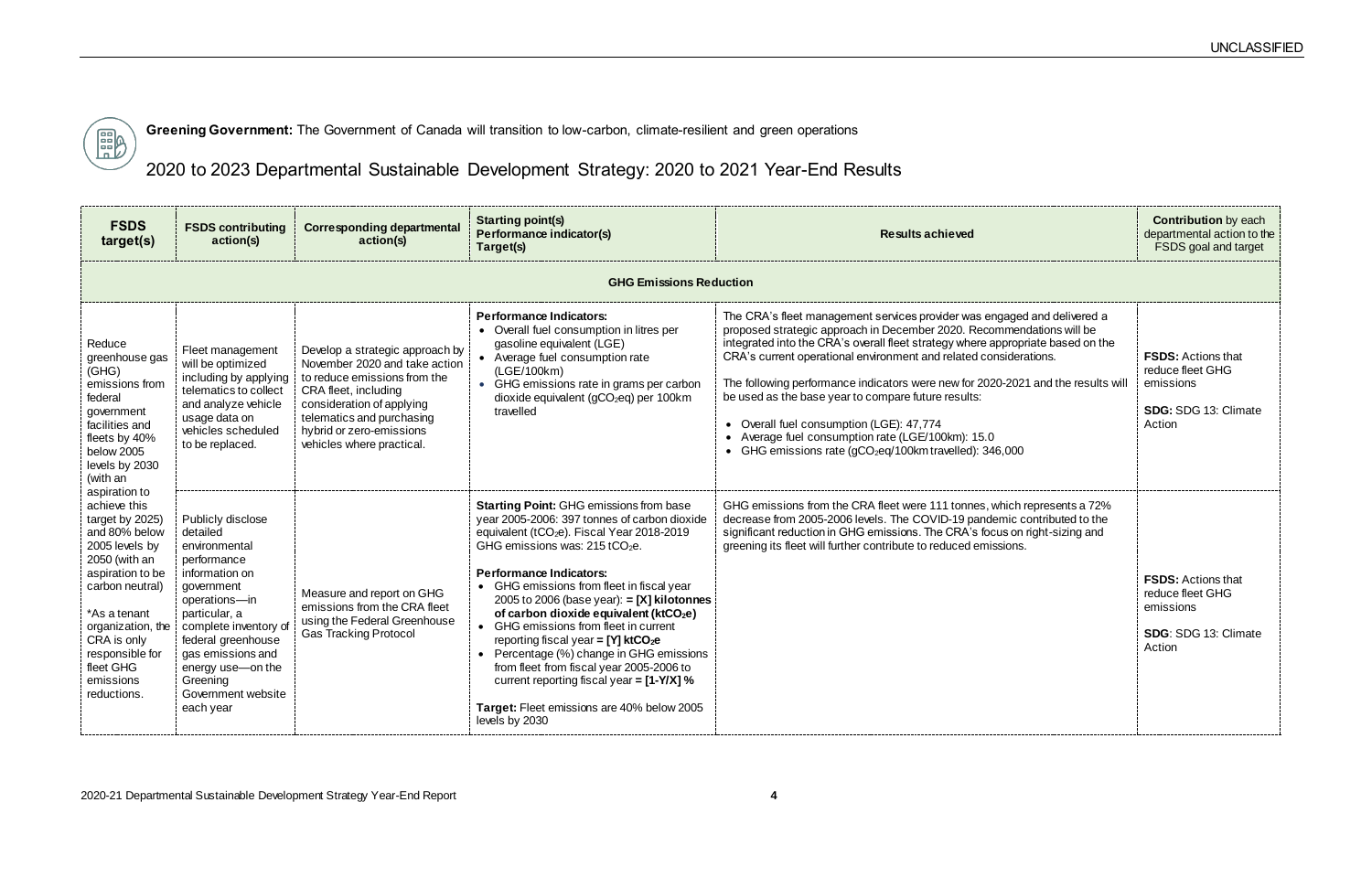| <b>FSDS</b><br>target(s)                                                                                              | <b>FSDS contributing</b><br>action(s)                                                                                                                                                           | <b>Corresponding departmental</b><br>action(s)                                                                                                                                                                                  | <b>Starting point(s)</b><br>Performance indicator(s)<br>Target(s)                                                                                                                                                                                                                                                                                                                                                                                                                 | <b>Results achieved</b>                                                                                                                                                                                                                                                                                           |
|-----------------------------------------------------------------------------------------------------------------------|-------------------------------------------------------------------------------------------------------------------------------------------------------------------------------------------------|---------------------------------------------------------------------------------------------------------------------------------------------------------------------------------------------------------------------------------|-----------------------------------------------------------------------------------------------------------------------------------------------------------------------------------------------------------------------------------------------------------------------------------------------------------------------------------------------------------------------------------------------------------------------------------------------------------------------------------|-------------------------------------------------------------------------------------------------------------------------------------------------------------------------------------------------------------------------------------------------------------------------------------------------------------------|
| Our<br>administrative<br>fleet will be<br>comprised of at<br>least 80% zero-<br>emission<br>vehicles (ZEV)<br>by 2030 | Fleet management<br>will be optimized<br>including by applying   light-duty unmodified<br>telematics to collect<br>and analyze vehicle<br>usage data on<br>vehicles scheduled<br>to be replaced | As a step toward the FSDS<br>2030 target, ensure 75% of new<br>administrative fleet vehicle<br>purchases will be ZEVs or<br>hybrids<br>Ensure all new executive vehicle $\frac{1}{2}$ .<br>purchases will be ZEVs or<br>hybrids | <b>Starting Point:</b> Number of vehicles in the<br>administrative fleet in 2018 to 2019 was 54, of<br>which 7 (13%) were hybrid vehicles<br><b>Performance Indicators:</b><br>Total number of vehicles in administrative<br>fleet<br>Percentage of annual administrative fleet<br>$\bullet$<br>purchases that are ZEV or hybrids<br>Percentage of ZEV in administrative fleet<br>Executive vehicle ZEV or hybrid purchases<br><b>Target:</b> Fleet comprised of 80% ZEVs by 2030 | There were 51 vehicles in the administrative fleet, of which 14% were ZEVs. Six<br>administrative fleet vehicles (and no executive vehicles) were purchased to<br>replace existing vehicles. This included four plug-in hybrid minivans, one hybrid<br>utility truck, and one plug-in hybrid small utility truck. |

|                                                                     | <b>Contribution</b> by each<br>departmental action to the<br><b>FSDS</b> goal and target                                                                                                                                               |
|---------------------------------------------------------------------|----------------------------------------------------------------------------------------------------------------------------------------------------------------------------------------------------------------------------------------|
| h 14% were ZEVs. Six<br>vere purchased to<br>d minivans, one hybrid | <b>FSDS:</b> As conventional<br>vehicles are replaced with<br>ZEVs, and/or the size of<br>the fleet is reduced, a<br>greater proportion of the<br>fleet will be ZEV, where<br>operationally feasible<br>SDG: SDG 13: Climate<br>Action |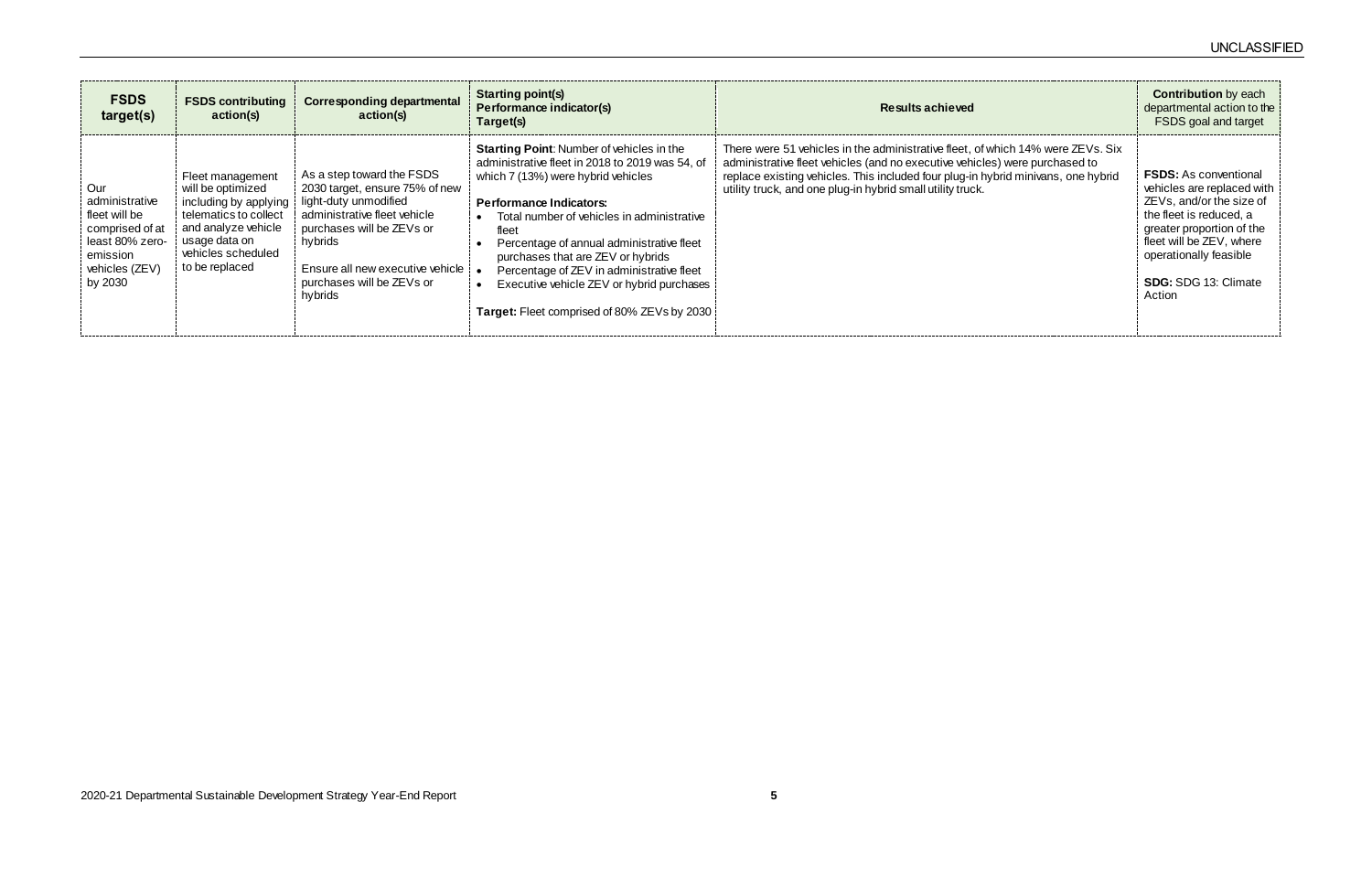| <b>FSDS</b><br>target(s)                                                                | <b>FSDS contributing</b><br>action(s) | <b>Corresponding departmental</b><br>action(s)                                                                                                                                                                                                                                                                                                                              | <b>Starting point(s)</b><br>Performance indicator(s)<br>Target(s)                                                                                                                                                                                                                                                                                                                                                                                                                                                                                                                                                                                    | <b>Results achieved</b>                                                                                                                                                                                                                                                                                                                                                                                                                     |
|-----------------------------------------------------------------------------------------|---------------------------------------|-----------------------------------------------------------------------------------------------------------------------------------------------------------------------------------------------------------------------------------------------------------------------------------------------------------------------------------------------------------------------------|------------------------------------------------------------------------------------------------------------------------------------------------------------------------------------------------------------------------------------------------------------------------------------------------------------------------------------------------------------------------------------------------------------------------------------------------------------------------------------------------------------------------------------------------------------------------------------------------------------------------------------------------------|---------------------------------------------------------------------------------------------------------------------------------------------------------------------------------------------------------------------------------------------------------------------------------------------------------------------------------------------------------------------------------------------------------------------------------------------|
| Actions<br>supporting the<br>Goal: Greening<br>Government<br>-------------------------- | <b>CRA-specific</b><br>commitment     | By 2023, the CRA will minimize<br>the environmental impacts of its<br>real property portfolio by<br>effectively managing the floor<br>space per full time employee<br>(FTE) by continuing to<br>modernize workplace through<br>new and innovative methods,<br>maintaining a maximum general<br>purpose office space utilization<br>rate of 16.4m2 / full-time<br>equivalent | <b>Starting Point: The CRA office space</b><br>utilization rate was $\sim$ 15.7m <sup>2</sup> /FTE in 2018 to<br>2019 (base year), which exceeded the target<br>Government of Canada utilization rate of<br>16.4m <sup>2</sup> /FTE or less<br><b>Performance Indicators:</b><br>Number of square metres $(m2)$ of general<br>$\bullet$<br>purpose office space divided by the<br>number of FTEs<br>$\bullet$<br>Number and percentage of completed new<br>fit-up and major refit projects measured at<br>project close-out that implemented<br>Workplace 2.0<br>Target: Government of Canada utilization rate<br>of 16.4m <sup>2</sup> /FTE or less | As of April 1, 2021, the CRA office space utilization rate was 15.8 m <sup>2</sup> /FTE, slightly<br>up from the base year, but still significantly below the target.<br>Nine new fit-up or major refit projects were completed. All (100%) were CRA<br>Workplace 2.0 compliant and below the target utilization rate.<br>Due the pandemic, only 10% of the office space was utilized as the majority of<br>CRA employees worked from home. |

|                                               | <b>Contribution</b> by each<br>departmental action to the<br><b>FSDS</b> goal and target                                                                                                  |
|-----------------------------------------------|-------------------------------------------------------------------------------------------------------------------------------------------------------------------------------------------|
| /as 15.8 m <sup>2</sup> /FTE, slightly<br>et. |                                                                                                                                                                                           |
| (100%) were CRA<br>ate.                       |                                                                                                                                                                                           |
| zed as the majority of                        |                                                                                                                                                                                           |
|                                               |                                                                                                                                                                                           |
|                                               |                                                                                                                                                                                           |
|                                               |                                                                                                                                                                                           |
|                                               | <b>FSDS: Right-sizing space</b><br>that is within the CRA's<br>real property portfolio will<br>help minimize energy use<br>and therefore GHG<br>emissions from heating<br>and electricity |
|                                               | <b>SDG: SDG 13 Climate</b><br>Action                                                                                                                                                      |
|                                               |                                                                                                                                                                                           |
|                                               |                                                                                                                                                                                           |
|                                               |                                                                                                                                                                                           |
|                                               |                                                                                                                                                                                           |
|                                               |                                                                                                                                                                                           |
|                                               |                                                                                                                                                                                           |
|                                               |                                                                                                                                                                                           |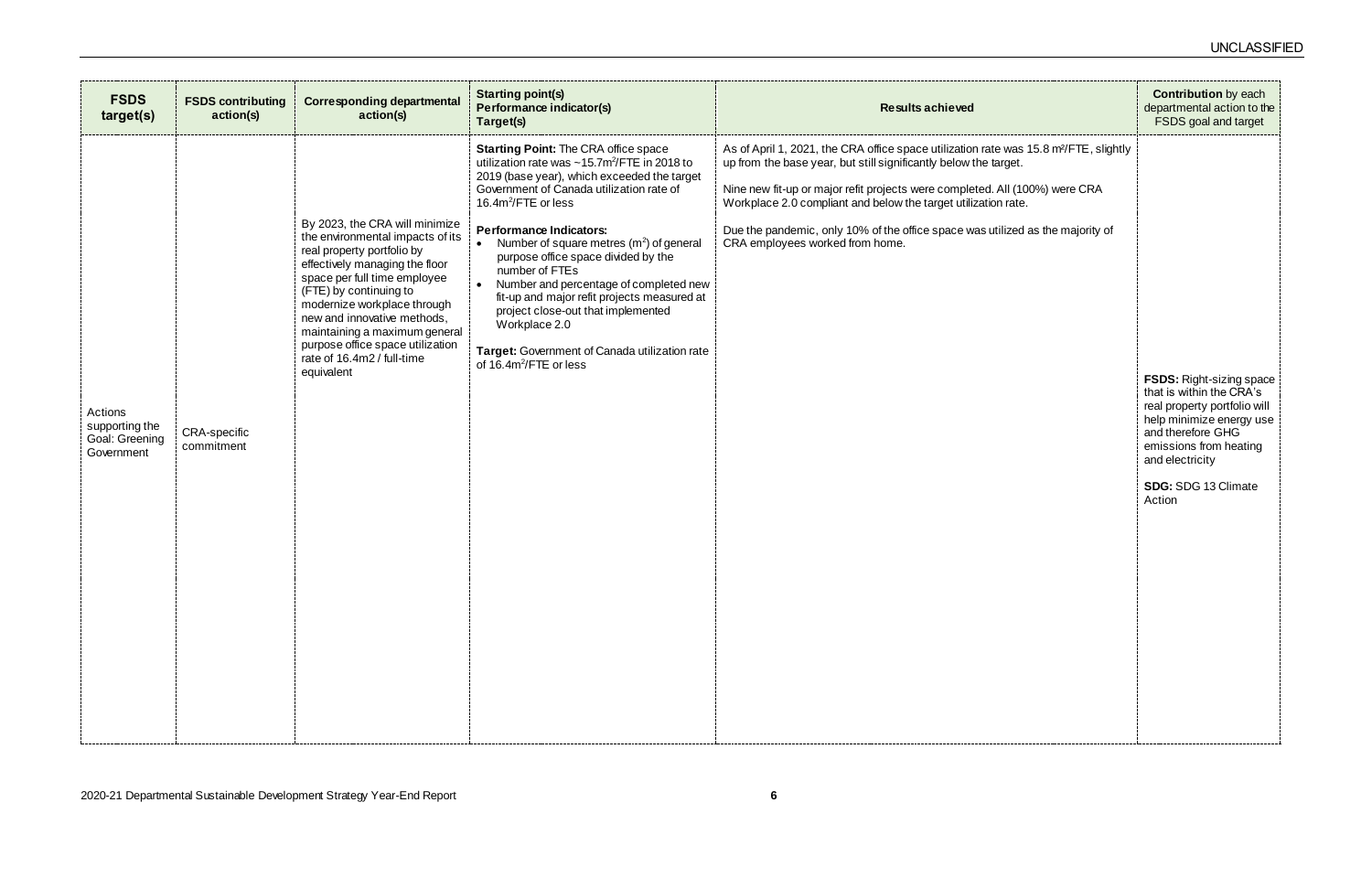| <b>FSDS</b><br>target(s)                                                                                                            | <b>FSDS contributing</b><br>action(s)                                                                                                                                                                                                                                          | <b>Corresponding departmental</b><br>action(s)                                                                                                                                                                                                                                                                              | <b>Starting point(s)</b><br>Performance indicator(s)<br>Target(s)                                                                                                                                                                                                                                                                                                                                                                                                                                        | <b>Results achieved</b>                                                                                                                                                                                                                                                                                                                                                                                                                      | <b>Contribution</b> by ea<br>departmental action<br>FSDS goal and tar                                                                                                                                                                                                                              |  |  |
|-------------------------------------------------------------------------------------------------------------------------------------|--------------------------------------------------------------------------------------------------------------------------------------------------------------------------------------------------------------------------------------------------------------------------------|-----------------------------------------------------------------------------------------------------------------------------------------------------------------------------------------------------------------------------------------------------------------------------------------------------------------------------|----------------------------------------------------------------------------------------------------------------------------------------------------------------------------------------------------------------------------------------------------------------------------------------------------------------------------------------------------------------------------------------------------------------------------------------------------------------------------------------------------------|----------------------------------------------------------------------------------------------------------------------------------------------------------------------------------------------------------------------------------------------------------------------------------------------------------------------------------------------------------------------------------------------------------------------------------------------|----------------------------------------------------------------------------------------------------------------------------------------------------------------------------------------------------------------------------------------------------------------------------------------------------|--|--|
|                                                                                                                                     | <b>Climate Change Adaptation</b>                                                                                                                                                                                                                                               |                                                                                                                                                                                                                                                                                                                             |                                                                                                                                                                                                                                                                                                                                                                                                                                                                                                          |                                                                                                                                                                                                                                                                                                                                                                                                                                              |                                                                                                                                                                                                                                                                                                    |  |  |
| By 2022,<br>departments<br>have developed<br>measures to<br>reduce climate<br>change risks to<br>assets, services<br>and operations | Increase training and<br>support on assessing<br>climate change<br>impacts, undertaking<br>climate change risk<br>assessments and<br>developing<br>adaptation actions to<br>public service<br>employees, and<br>facilitate sharing of<br>best practices and<br>lessons learned | By 2021, departments will take<br>action to understand the climate<br>change impacts that could<br>potentially affect federal assets,<br>services and operations across<br>the country                                                                                                                                      | <b>Starting Point: CRA has business continuity</b><br>plans in place for all critical services and a<br>robust approach to corporate risk management<br><b>Performance Indicators:</b><br>Begin departmental climate risk<br>assessment in 2020 to 2021<br>Measures developed to reduce climate<br>change risks to assets, services, and<br>operations by end of 2022 to 2023<br>Target: By 2023, the CRA has developed<br>measures to reduce climate change risks to<br>assets, services and operations | All CRA Sustainable Development Centre of Expertise (SD CoE) personnel have<br>taken the Federal Training on Climate Information and Risk Assessments.<br>Work began on a Climate Risk and Vulnerability Assessment on CRA services<br>and operations, which will be completed by March 31, 2022. This assessment wi<br>be used to develop measures to reduce climate change risks to assets, services,<br>and operations by March 31, 2023. | <b>FSDS:</b> By factoring<br>climate variability and<br>change into policy,<br>programs and operat<br>the CRA will be able<br>adapt to a changing<br>climate and protect o<br>public assets and<br>resources while<br>strengthening plannin<br>and decision making<br>SDG: SDG 13: Clima<br>Action |  |  |
|                                                                                                                                     | <b>Sustainable Travel and Commute</b>                                                                                                                                                                                                                                          |                                                                                                                                                                                                                                                                                                                             |                                                                                                                                                                                                                                                                                                                                                                                                                                                                                                          |                                                                                                                                                                                                                                                                                                                                                                                                                                              |                                                                                                                                                                                                                                                                                                    |  |  |
| Actions<br>supporting the<br>Goal: Greening<br>Government                                                                           | <b>CRA-specific</b><br>commitment                                                                                                                                                                                                                                              | By 2023, the CRA will reduce<br>GHG emissions from business-<br>related air travel by a minimum<br>of 40%, relative to 2008-2009<br>levels*<br>*The baseline year is different<br>from the other GHG emissions<br>targets in order to be consistent<br>with previous CRA DSDSs and<br>facilitate comparison across<br>time. | <b>Starting Point: GHG emissions from business</b><br>air travel in 2008 to 2009 were 9,447 tonnes.<br>In 2018 to 2019, the GHG emissions was<br>5,577 tonnes<br>Performance Indicators:<br>Annual GHG emissions from business-<br>related air travel compared to fiscal year<br>2008 to 2009<br>Percentage reduction in GHG emissions<br>compared to 2008 to 2009<br>Target: 40% reduction in emissions compared<br>to 2008 to 2009                                                                     | Due to COVID-19 travel restrictions, GHG emissions from business-related air<br>travel were 81.5 tonnes, representing a 99.1% reduction compared to the 2008-<br>2009 baseline year.                                                                                                                                                                                                                                                         | <b>FSDS: The CRA will</b><br>continue to review an<br>refine its business tra<br>programs to ensure t<br>low carbon travel opt<br>are prioritized to help<br>reduce GHG emissic<br>SDG: SDG 13: Clima<br>Action                                                                                    |  |  |

| <b>Contribution</b> by each<br>departmental action to the<br><b>FSDS</b> goal and target                                                                                                                                                                                                                        |
|-----------------------------------------------------------------------------------------------------------------------------------------------------------------------------------------------------------------------------------------------------------------------------------------------------------------|
|                                                                                                                                                                                                                                                                                                                 |
| <b>FSDS:</b> By factoring<br>climate variability and<br>change into policy,<br>programs and operations,<br>the CRA will be able to<br>adapt to a changing<br>climate and protect our<br>public assets and<br>resources while<br>strengthening planning<br>and decision making<br>SDG: SDG 13: Climate<br>Action |
|                                                                                                                                                                                                                                                                                                                 |
| <b>FSDS: The CRA will</b><br>continue to review and<br>refine its business travel<br>programs to ensure that<br>low carbon travel options<br>are prioritized to help<br>reduce GHG emissions<br>SDG: SDG 13: Climate<br>Action                                                                                  |
|                                                                                                                                                                                                                                                                                                                 |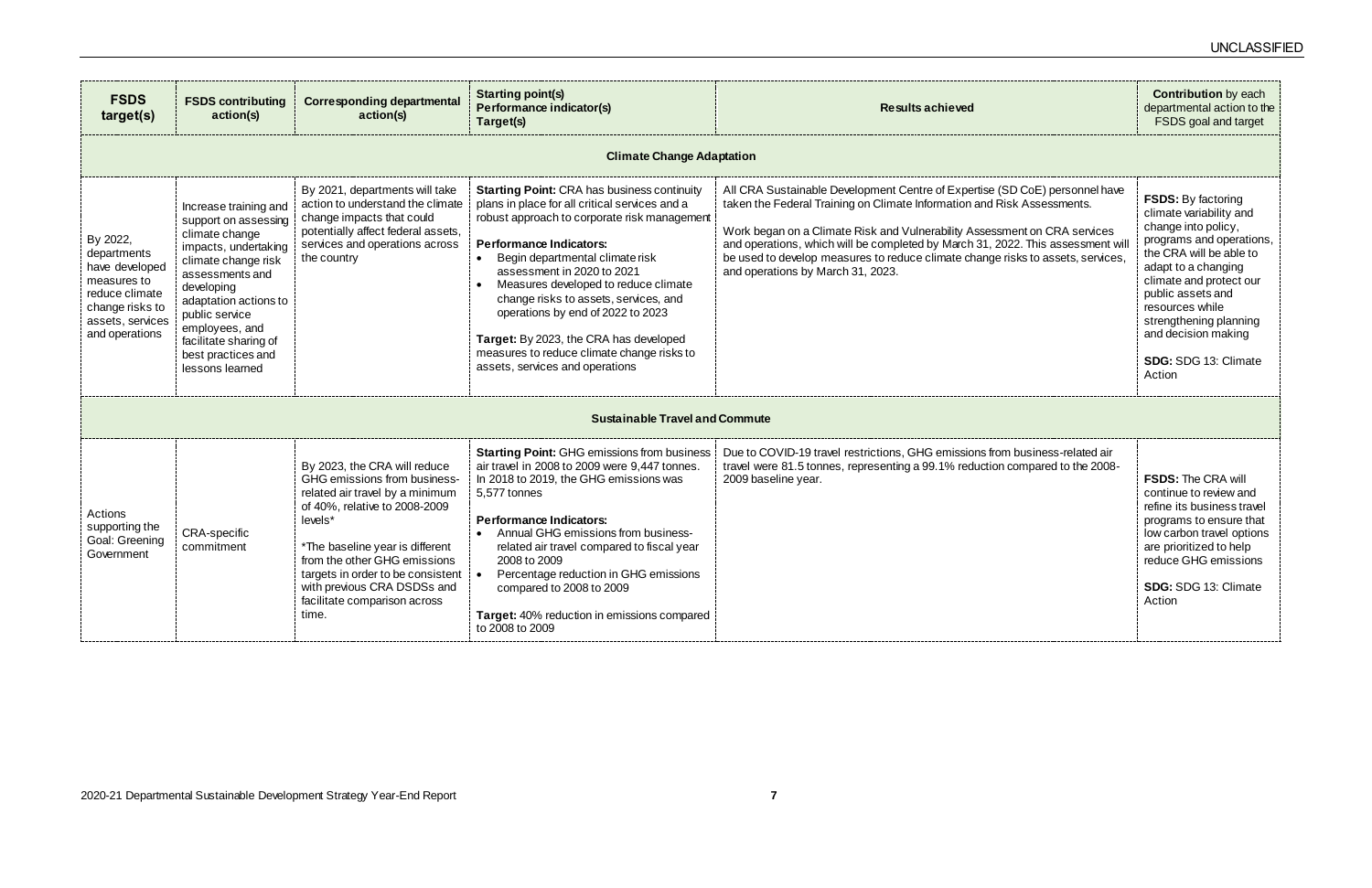| <b>FSDS</b><br>target(s)                                  | <b>FSDS contributing</b><br>action(s) | <b>Corresponding departmental</b><br>action(s)                                                                                                                                   | <b>Starting point(s)</b><br>Performance indicator(s)<br>Target(s)                                                                                                                                                                                                                                                                                                                                                                                                                                                                                                                                                                             | <b>Results achieved</b>                                                                                                                                                                                                                                                                                                                                                                                                                                                                                                                                                                                                                                                                                                                                                                                        | <b>Contribution</b> by each<br>departmental action to the<br>FSDS goal and target                                                                                                                                                                                                                                                                  |
|-----------------------------------------------------------|---------------------------------------|----------------------------------------------------------------------------------------------------------------------------------------------------------------------------------|-----------------------------------------------------------------------------------------------------------------------------------------------------------------------------------------------------------------------------------------------------------------------------------------------------------------------------------------------------------------------------------------------------------------------------------------------------------------------------------------------------------------------------------------------------------------------------------------------------------------------------------------------|----------------------------------------------------------------------------------------------------------------------------------------------------------------------------------------------------------------------------------------------------------------------------------------------------------------------------------------------------------------------------------------------------------------------------------------------------------------------------------------------------------------------------------------------------------------------------------------------------------------------------------------------------------------------------------------------------------------------------------------------------------------------------------------------------------------|----------------------------------------------------------------------------------------------------------------------------------------------------------------------------------------------------------------------------------------------------------------------------------------------------------------------------------------------------|
| Actions<br>supporting the<br>Goal: Greening<br>Government | <b>CRA-specific</b><br>commitment     | Enable telework where feasible<br>to provide CRA employees the<br>opportunity to be flexible in<br>where they complete their work                                                | <b>Performance Indicators: Number of telework</b><br>pilot programs in place                                                                                                                                                                                                                                                                                                                                                                                                                                                                                                                                                                  | Due to the pandemic, the telework pilots are on hold, as the majority of<br>employees are currently working from home. However, this has provided the<br>opportunity for the CRA to develop a workplace of the future vision, which would<br>include the adoption of a larger telework ratio and the creation of CRA hubs and<br>shared workspaces. Increased telework and commute options to a worksite closer<br>to the employee's home will reduce GHG emissions.<br>In addition, a more efficient and effective use of space for CRA employees and<br>operations is expected to result in an overall reduction of space. Real property<br>accounts for a significant portion of GHGs as buildings require heating, cooling, air<br>management and power; by occupying less space the CRA will reduce GHGs. | <b>FSDS:</b> The promotion of<br>telework options can help<br>reduce GHG emissions<br>while encouraging<br>employees to be more<br>conscious of<br>environmental impacts of<br>their daily travel<br>SDG: SDG 13: Climate<br>Action                                                                                                                |
| Actions<br>supporting the<br>Goal: Greening<br>Government | <b>CRA-specific</b><br>commitment     | Promote sustainable travel and<br>revise the CRA Travel Directive<br>and Procedures to include<br>sustainable business travel<br>training as a requirement for all<br>travellers | <b>Starting Point: In 2018 to 2019, sustainable</b><br>business travel was promoted during<br>Environment week and 53 employees<br>completed the sustainable business travel<br>course<br><b>Performance Indicators:</b><br>Travel Directive and Procedures with<br>requirement to complete the sustainable<br>business travel training approved<br>Messages issued and events held to<br>promote sustainable travel<br>Number of sustainable business travel<br>courses completed<br>Target: Revised Travel Directive and<br>Procedures are approved in 2020 to 2021;<br>sustainable travel is promoted during at least 2<br>national events | The CRA promoted sustainable business travel during the Earth Day,<br>Environment Week, and Waste Reduction Week national events. However, as the<br>COVID-19 pandemic reduced business travel, there was less focus on this<br>messaging.<br>The CRA's sustainable business travel course provides employees who travel for<br>business with information to help them make sustainable decisions. Since the<br>2018 to 2019 base year, 479 employees have completed the course, including 24<br>employees this past year.<br>It is anticipated that there will be a decreased need for business travel in the future<br>given new technology that allows for virtual meetings.                                                                                                                                | <b>FSDS:</b> The promotion of<br>sustainable travel options<br>and the inclusion of the<br>sustainable business<br>travel training as a<br>requirement for travellers<br>can help reduce GHG<br>emissions while<br>encouraging employees<br>to be more conscious of<br>environmental impacts of<br>travel<br><b>SDG: SDG 13: Climate</b><br>Action |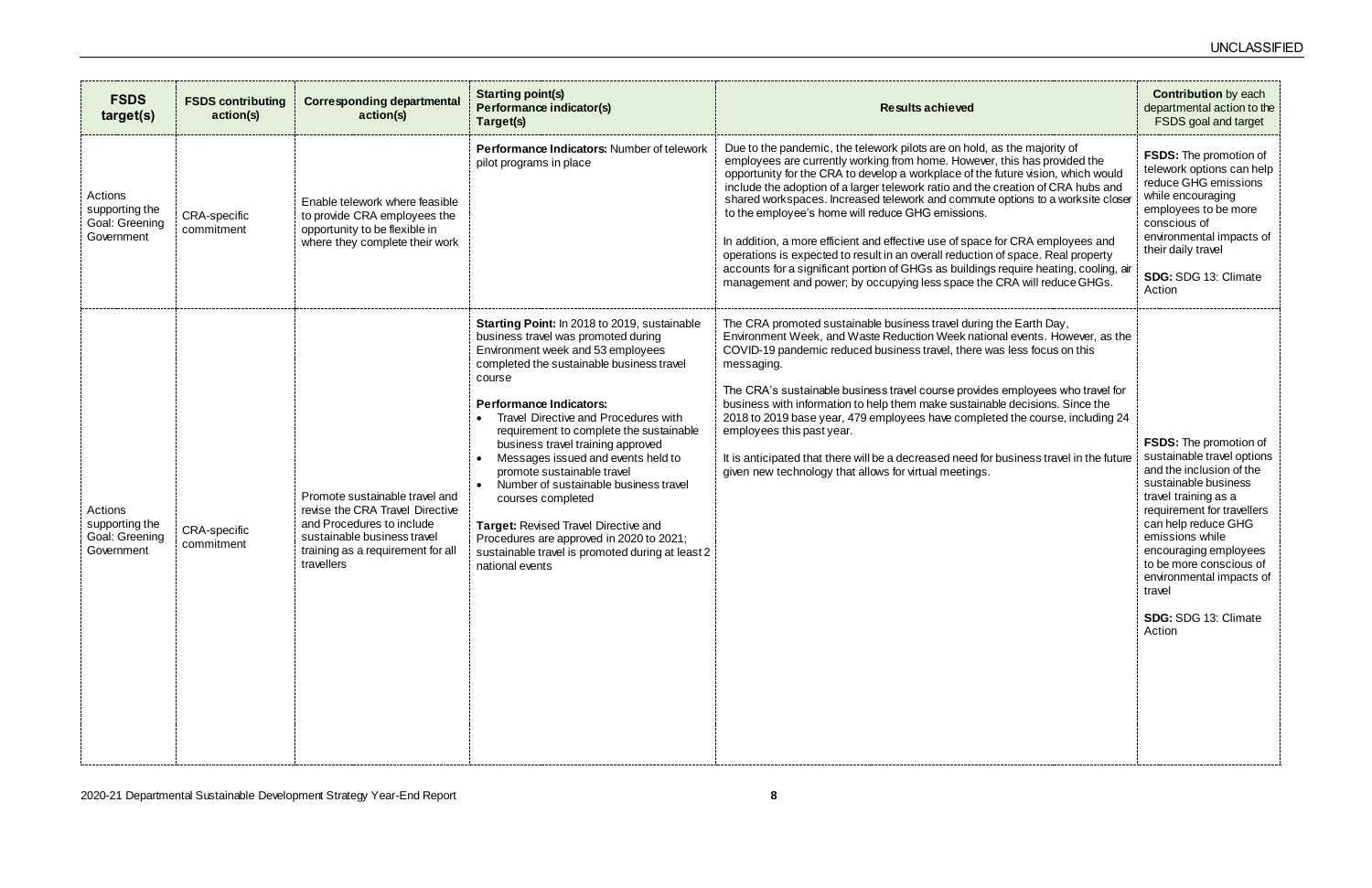| <b>FSDS</b><br>target(s)                                  | <b>FSDS contributing</b><br>action(s)                                                                                                                                                              | <b>Corresponding departmental</b><br>action(s)                                                                                                                                                                                                                                                                                                                                                                                                                                                                                                                     | <b>Starting point(s)</b><br><b>Performance indicator(s)</b><br>Target(s)                                                                                                                                                                                                    | <b>Results achieved</b>                                                                                                                                                                                                                                                                                                                                                                                                                                                                                                       |
|-----------------------------------------------------------|----------------------------------------------------------------------------------------------------------------------------------------------------------------------------------------------------|--------------------------------------------------------------------------------------------------------------------------------------------------------------------------------------------------------------------------------------------------------------------------------------------------------------------------------------------------------------------------------------------------------------------------------------------------------------------------------------------------------------------------------------------------------------------|-----------------------------------------------------------------------------------------------------------------------------------------------------------------------------------------------------------------------------------------------------------------------------|-------------------------------------------------------------------------------------------------------------------------------------------------------------------------------------------------------------------------------------------------------------------------------------------------------------------------------------------------------------------------------------------------------------------------------------------------------------------------------------------------------------------------------|
|                                                           |                                                                                                                                                                                                    |                                                                                                                                                                                                                                                                                                                                                                                                                                                                                                                                                                    | <b>Waste Reduction/Diversion</b>                                                                                                                                                                                                                                            |                                                                                                                                                                                                                                                                                                                                                                                                                                                                                                                               |
| Actions<br>supporting the<br>Goal: Greening<br>Government | CRA-specific<br>commitment in<br>support of the<br>Government of<br>Canada commitment<br>to divert at least 75%<br>of non-hazardous<br>and plastic waste (by<br>weight) from landfills<br>by 2030. | The CRA will work with Public<br>Services Procurement Canada<br>to promote waste reduction<br>initiatives to employees<br>including:<br>Holding educational and<br>awareness sessions on<br>proper usage of recycling<br>systems<br>Identifying priority locations<br>for composting programs<br>Using waste audits to inform<br>targeted interventions<br>Emphasizing the importance<br>of minimizing contamination<br>of the recycling streams<br>Promoting reduction of<br>$\bullet$<br>single-use plastics in<br>government operations,<br>events and meetings | <b>Starting Point: N/A</b><br><b>Performance Indicators:</b><br>Number of composting pilot programs<br>initiated<br>Number of awareness events held<br>$\bullet$<br>Target: Divert at least 75% of non-hazardous<br>and plastic waste (by weight) from landfills by<br>2030 | In 2021, the CRA installed a mechanical composter at the CRA headquarters<br>building that will convert organic waste to biofuel. However, due to the majority of<br>employees working from home during the COVID-19 pandemic, the pilot project is<br>on hold until the sufficient return of employees to the office.<br>Awareness messages were included during the Earth Day and Environment Week<br>national events to promote waste reduction, recycling, and reuse, and to<br>communicate this initiative to employees. |

|                                                                                    | <b>Contribution</b> by each<br>departmental action to the<br><b>FSDS</b> goal and target                                                                                                                                                                                                                          |
|------------------------------------------------------------------------------------|-------------------------------------------------------------------------------------------------------------------------------------------------------------------------------------------------------------------------------------------------------------------------------------------------------------------|
|                                                                                    |                                                                                                                                                                                                                                                                                                                   |
| CRA headquarters<br>r, due to the majority of<br>demic, the pilot project is<br>е. |                                                                                                                                                                                                                                                                                                                   |
| and Environment Week<br>d reuse, and to                                            |                                                                                                                                                                                                                                                                                                                   |
|                                                                                    |                                                                                                                                                                                                                                                                                                                   |
|                                                                                    | <b>FSDS: Diverting waste</b><br>from landfill reduces GHG<br>emissions associated with<br>transport waste and its<br>decomposition at in<br>landfills. Material recovery<br>via recycling reduces<br>emissions for the<br>extraction and production<br>of virgin materials<br>SDG: SDG 13: Climate<br>Action<br>J |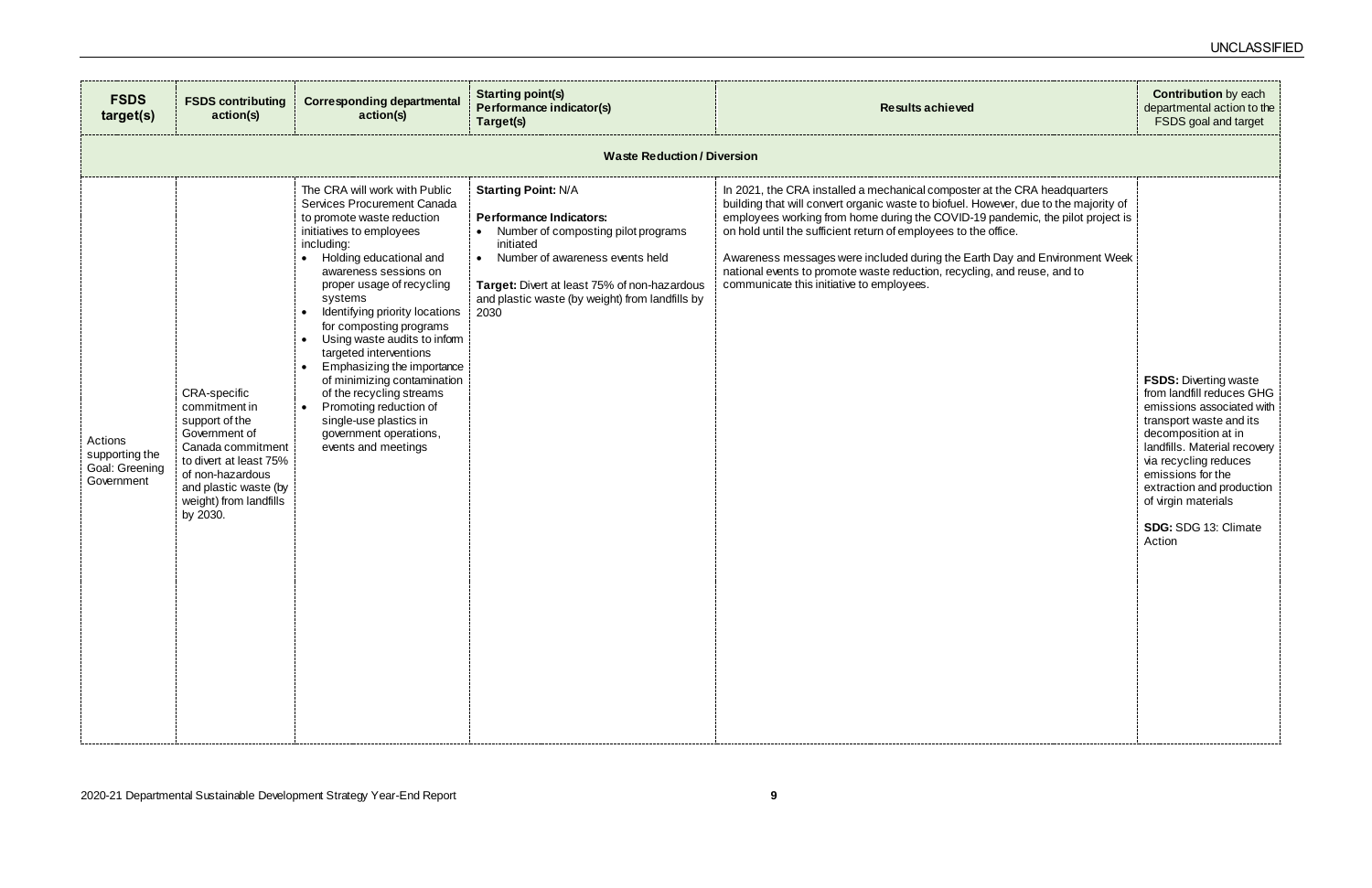| <b>FSDS</b><br>target(s)                                  | <b>FSDS contributing</b><br>action(s)                                                                                                                     | <b>Corresponding departmental</b><br>action(s)                                                                                                                                                                                                                                                                                                                                                                         | <b>Starting point(s)</b><br>Performance indicator(s)<br>Target(s)                                                                                                                                                                                                                                                                                                                                                                                                                                                                                                                                                                                                                                                                                                                             | <b>Results achieved</b>                                                                                                                                                                                                                                                                                                                                                                                                                                                                                                                                                                                                                                                                                                                                               | <b>Contribution</b> by each<br>departmental action to the<br>FSDS goal and target                                                                                                                                                                                                                                                                      |
|-----------------------------------------------------------|-----------------------------------------------------------------------------------------------------------------------------------------------------------|------------------------------------------------------------------------------------------------------------------------------------------------------------------------------------------------------------------------------------------------------------------------------------------------------------------------------------------------------------------------------------------------------------------------|-----------------------------------------------------------------------------------------------------------------------------------------------------------------------------------------------------------------------------------------------------------------------------------------------------------------------------------------------------------------------------------------------------------------------------------------------------------------------------------------------------------------------------------------------------------------------------------------------------------------------------------------------------------------------------------------------------------------------------------------------------------------------------------------------|-----------------------------------------------------------------------------------------------------------------------------------------------------------------------------------------------------------------------------------------------------------------------------------------------------------------------------------------------------------------------------------------------------------------------------------------------------------------------------------------------------------------------------------------------------------------------------------------------------------------------------------------------------------------------------------------------------------------------------------------------------------------------|--------------------------------------------------------------------------------------------------------------------------------------------------------------------------------------------------------------------------------------------------------------------------------------------------------------------------------------------------------|
|                                                           |                                                                                                                                                           |                                                                                                                                                                                                                                                                                                                                                                                                                        | <b>Green Procurement</b>                                                                                                                                                                                                                                                                                                                                                                                                                                                                                                                                                                                                                                                                                                                                                                      |                                                                                                                                                                                                                                                                                                                                                                                                                                                                                                                                                                                                                                                                                                                                                                       |                                                                                                                                                                                                                                                                                                                                                        |
| Actions<br>supporting the<br>Goal: Greening<br>Government | The CRA will reduce<br>the environmental<br>impacts associated<br>with its procurement<br>decisions and<br>practices                                      | Ensure all acquisition card<br>holders as well as procurement<br>and materiel management<br>specialists are trained in green<br>procurement (such as, the<br>Canada School of Public<br>Service course on green<br>procurement, or equivalent)<br>within one year of being<br>identified                                                                                                                               | <b>Starting Point: Number (and percentage) of</b><br>procurement officers and materiel<br>management specialists that have been<br>trained in green procurement in 2018-2019<br>(base year): 100%<br><b>Performance Indicator:</b><br>Percentage of procurement and materiel<br>management specialists trained in green<br>procurement within one year of being<br>identified<br>Percentage of acquisition card holders<br>trained in green procurement<br>Target: 100% of procurement officers and<br>material management specialists receive<br>training with one year of being identified. By<br>March 31, 2021, 50% of existing acquisition<br>card holders are trained in green procurement.<br>By March 31, 2022, 100% of acquisition card<br>holders are trained in green procurement. | All 41 (100%) procurement and materiel management functional specialists were<br>trained in green procurement within one year of being identified as a specialist.<br>(This excludes those who have had their authority suspended or cancelled due to<br>extended leave or assignments).<br>All 107 (100%) new acquisition cardholders were trained in green procurement.<br>The CRA is changing acquisition card suppliers during fiscal year 2021 to 2022,<br>and all existing acquisition card holders (923 employees) will be issued a new<br>card. To acquire their new card, it will be mandatory for cardholders to be trained<br>in green procurement to meet the March 31, 2022 target of 100% trained.                                                      | FSDS: Green<br>procurement incorporates<br>environmental<br>considerations into<br>purchasing decisions and<br>is expected to motivate<br>suppliers to reduce the<br>environmental impact of<br>the goods and services<br>they deliver, and their<br>supply chains<br>SDG: SDG 12: Ensure<br>sustainable consumption<br>and production patterns        |
| Actions<br>supporting the<br>Goal: Greening<br>Government | The CRA will use<br>environmental<br>criteria to reduce the<br>environmental impact<br>and ensure best<br>value in government<br>procurement<br>decisions | Explore opportunities to add<br>commodity or client-specific<br>sustainable development<br>clauses/requirements through<br>the use of procurement<br>Requests for Information (RFI)<br>Ensure that the CRA<br>Procurement Policy provides the<br>flexibility to use alternative<br>procurement methods to take<br>advantage of opportunities to<br>further the achievement of<br>sustainable development<br>objectives | <b>Starting Point: N/A</b><br><b>Performance Indicators:</b><br>Identify commodities and/or clients to<br>participate by March 31, 2021<br>Develop sustainable development clauses<br>for RFIs by March 31, 2022<br>Implement new clauses/requirements by<br>March 31, 2023<br>• Review the CRA Procurement Policy and<br>update as required by March 31, 2021<br>Target: Commodity or client-specific<br>sustainable development clauses/requirements<br>that can be used in CRA contracts are<br>implemented by March 31, 2023                                                                                                                                                                                                                                                              | Two commodities (office supplies and records management) were identified to<br>develop sustainable development clauses for procurement contracts. An action<br>plan was developed, approved and implemented to conduct market analysis and<br>industry engagement. Management and Contracting Officers were engaged to<br>solicit their input on green procurement and consultations took place with Public<br>Services and Procurement Canada and the Treasury Board Secretariat Office of<br>Greening Government Operations to collaborate and share lessons learned.<br>The CRA's Procurement Policy was updated and published in February 2021. The<br>updated policy strengthens sustainable development and environmental<br>stewardship in Agency procurement. | <b>FSDS: Green</b><br>procurement incorporates<br>environmental<br>considerations into<br>purchasing decisions and<br>is expected to motivate<br>suppliers to reduce the<br>environmental impact of<br>the goods and services<br>they deliver, and their<br>supply chains<br>SDG: SDG 12: Ensure<br>sustainable consumption<br>and production patterns |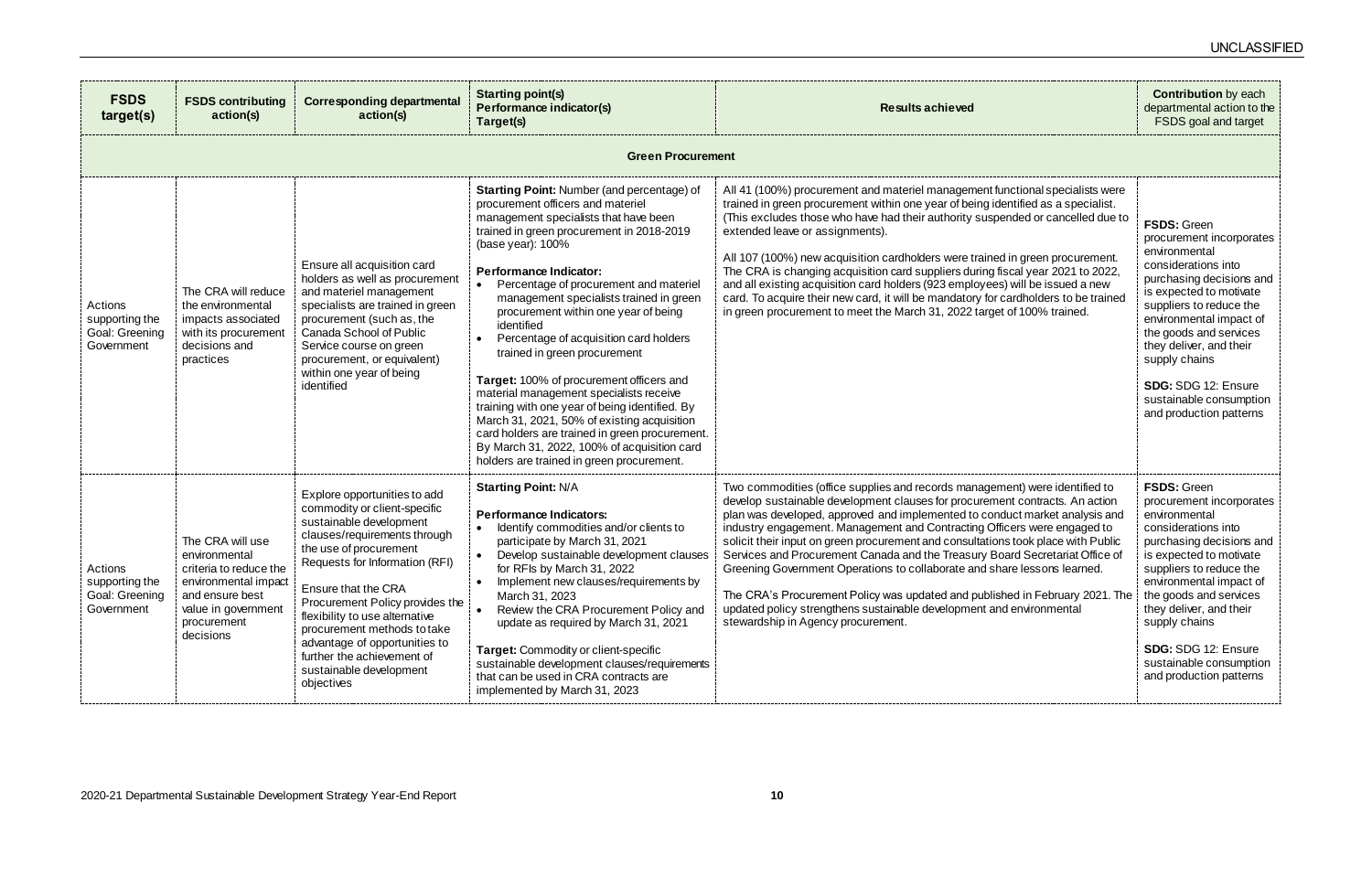| <b>FSDS</b><br>target(s)                                  | <b>FSDS contributing</b><br>action(s)                                                                                             | <b>Corresponding departmental</b><br>action(s)                                                                                                                                         | <b>Starting point(s)</b><br><b>Performance indicator(s)</b>                                                                                                                                                                                                                                                                                                                                                                                                                                   | <b>Results achieved</b>                                                                                                                                                                          |
|-----------------------------------------------------------|-----------------------------------------------------------------------------------------------------------------------------------|----------------------------------------------------------------------------------------------------------------------------------------------------------------------------------------|-----------------------------------------------------------------------------------------------------------------------------------------------------------------------------------------------------------------------------------------------------------------------------------------------------------------------------------------------------------------------------------------------------------------------------------------------------------------------------------------------|--------------------------------------------------------------------------------------------------------------------------------------------------------------------------------------------------|
| Actions<br>supporting the<br>Goal: Greening<br>Government | Support for green<br>procurement will be<br>provided including<br>guidance, tools and<br>training for public<br>service employees | Ensure that heads and their<br>designated managers of<br>procurement and material<br>management have green<br>procurement included in their<br>performance evaluations                 | Target(s)<br><b>Starting Point: Percentage of designated</b><br>officials with green procurement in their<br>performance evaluations in 2018 to 2019<br>(base year): 6 or 100%<br>Performance Indicator: Percentage of heads<br>and their designated managers of procurement<br>and materiel management that have green<br>procurement included in their performance<br>evaluations<br>Target: 100% of designated officials have<br>performance evaluations that include green<br>procurement | 100% of the CRA's 6 managers and heads of procurement and materiel<br>management have performance evaluations that include green procurement                                                     |
| Actions<br>supporting the<br>Goal: Greening<br>Government | <b>CRA-specific</b><br>commitment                                                                                                 | Engage the Sustainable<br>Development Centre of<br>Expertise (SD CoE) on<br>environmental considerations for<br>all non-confidential contractual<br>arrangements valued over<br>\$250K | Starting Point: Percentage of non-confidential<br>contracts over \$500K reviewed for SD<br>considerations in 2018 to 2019 (base year):<br>100%<br>Performance Indicator: Percentage of non-<br>confidential contracts valued over \$250K that<br>the Sustainable Development Centre of<br>Expertise reviewed for potential sustainable<br>development considerations<br>Target: 100% of non-confidential contracts<br>over \$250K reviewed for SD considerations                              | Seventeen new non-confidential contracts over \$250,000 were awarded. The SD<br>CoE reviewed 15 (or 88%) for SD considerations, and the other 2 contracts were<br>awarded on an emergency basis. |

|                                                     | <b>Contribution</b> by each<br>departmental action to the<br>FSDS goal and target                                                                                                                                                                                                                                                                      |
|-----------------------------------------------------|--------------------------------------------------------------------------------------------------------------------------------------------------------------------------------------------------------------------------------------------------------------------------------------------------------------------------------------------------------|
| ent and materiel<br>e green procurement             | <b>FSDS: Green</b><br>procurement incorporates<br>environmental<br>considerations into<br>purchasing decisions and<br>is expected to motivate<br>suppliers to reduce the<br>environmental impact of<br>the goods and services<br>they deliver, and their<br>supply chains<br>SDG: SDG 12: Ensure                                                       |
|                                                     | sustainable consumption<br>and production patterns                                                                                                                                                                                                                                                                                                     |
| 0 were awarded. The SD<br>he other 2 contracts were | <b>FSDS: Green</b><br>procurement incorporates<br>environmental<br>considerations into<br>purchasing decisions and<br>is expected to motivate<br>suppliers to reduce the<br>environmental impact of<br>the goods and services<br>they deliver, and their<br>supply chains<br>SDG: SDG 12: Ensure<br>sustainable consumption<br>and production patterns |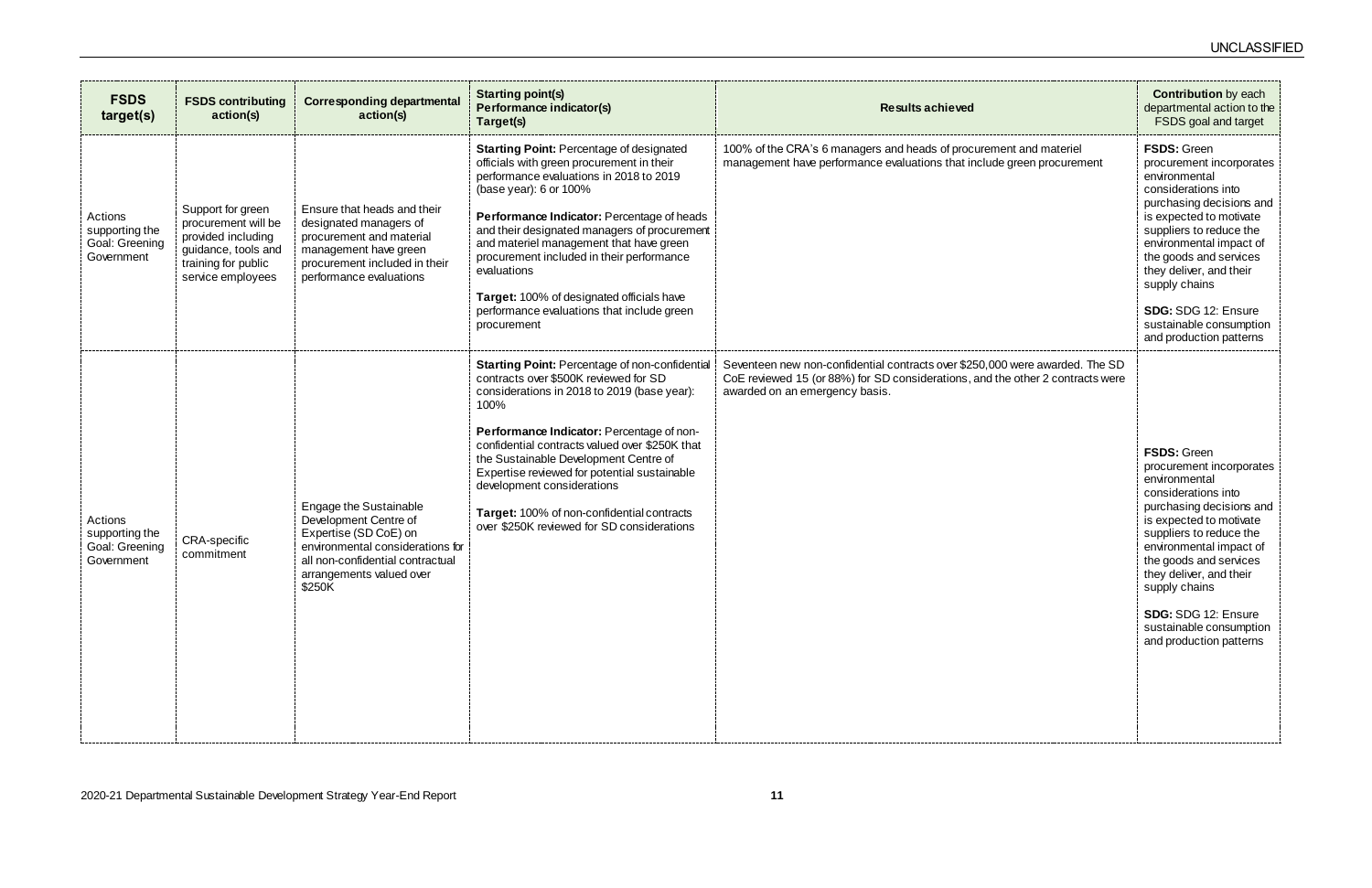| <b>FSDS</b><br>target(s)                                  | <b>FSDS contributing</b><br>action(s) | <b>Corresponding departmental</b><br>action(s)                                                                                                                                             | <b>Starting point(s)</b><br>Performance indicator(s)<br>Target(s)                                                                                                                                                                                                                                                                                                                                                                                                                                                                            | <b>Results achieved</b>                                                                                                                                                                                                                                                                                                                                                                                                                                                                                                                                                                                                                                                                                                                                                                                                               | <b>Contribution</b> by each<br>departmental action to the<br>FSDS goal and target                                                                                                                                |  |  |  |
|-----------------------------------------------------------|---------------------------------------|--------------------------------------------------------------------------------------------------------------------------------------------------------------------------------------------|----------------------------------------------------------------------------------------------------------------------------------------------------------------------------------------------------------------------------------------------------------------------------------------------------------------------------------------------------------------------------------------------------------------------------------------------------------------------------------------------------------------------------------------------|---------------------------------------------------------------------------------------------------------------------------------------------------------------------------------------------------------------------------------------------------------------------------------------------------------------------------------------------------------------------------------------------------------------------------------------------------------------------------------------------------------------------------------------------------------------------------------------------------------------------------------------------------------------------------------------------------------------------------------------------------------------------------------------------------------------------------------------|------------------------------------------------------------------------------------------------------------------------------------------------------------------------------------------------------------------|--|--|--|
|                                                           | <b>Paper Reduction</b>                |                                                                                                                                                                                            |                                                                                                                                                                                                                                                                                                                                                                                                                                                                                                                                              |                                                                                                                                                                                                                                                                                                                                                                                                                                                                                                                                                                                                                                                                                                                                                                                                                                       |                                                                                                                                                                                                                  |  |  |  |
| Actions<br>supporting the<br>Goal: Greening<br>Government | <b>CRA-specific</b><br>commitment     | By 2023, the CRA will reduce<br>internal multipurpose office<br>paper use per employee by 65%<br>from 2005-2006 levels                                                                     | <b>Starting Point: Reduce paper use from 2005</b><br>to 2006 (base year) 6,407 sheets/FTE; paper<br>use in 2018 to 2019 was 2,639 sheets/FTE or<br>59% reduction from 2005-2006 levels<br><b>Performance Indicator:</b><br>• Annual amount of office paper use per<br>employee<br>Percentage reduction in annual office<br>paper use from previous year<br>Percentage reduction in annual office<br>paper use relative to the 2005 to 2006<br>baseline<br>Target: 65% reduction of office paper use per<br>employee from 2005 to 2006 levels | The annual amount of office paper use per employee was 563 sheets,<br>representing a 79% decrease from 2019 to 2020, and a 91% decrease from 2005<br>to 2006. The absence of employees in the office during the COVID-19 pandemic<br>reduced paper use significantly.<br>In addition, the new collective agreement between the CRA and the Public Service<br>Alliance of Canada (PSAC) was signed on November 13, 2020. With the previous<br>collective agreement, 30,000 copies were printed to provide each PSAC employee<br>with a paper copy. In order to reduce paper, the new collective agreement was<br>provided to employees electronically unless they opted to receive a paper copy.<br>As a result, only 3,500 copies of the agreement were printed, which resulted in a<br>paper savings of 3.6 million sheets of paper. | <b>FSDS: Paper reduction</b><br>initiatives prioritize<br>materials and solutions<br>that minimize our impact<br>on the environment<br>SDG: SDG 12: Ensure<br>sustainable consumption<br>and production patterns |  |  |  |
| Actions<br>supporting the<br>Goal: Greening<br>Government | <b>CRA-specific</b><br>commitment     | By 2023, redesign web-forms to<br>allow employees, managers and<br>administrative assistants the<br>ability to electronically complete<br>and approve compensation<br>transaction requests | <b>Starting Point:</b> In 2018 to 2019 (base year)<br>there were 72 web-forms<br>Performance Indicator: Number of Web-<br>forms redesigned per year<br>Target: Modernize an additional 62 web-forms<br>over the next 3 years                                                                                                                                                                                                                                                                                                                 | The CRA modernized 18 web-forms to enable electronic completion and approval<br>of compensation transactions requests. This initiative saved an estimated 54,500<br>printed compensation forms (54,500 sheets of paper).                                                                                                                                                                                                                                                                                                                                                                                                                                                                                                                                                                                                              | <b>FSDS: Paper reduction</b><br>initiatives prioritize<br>materials and solutions<br>that minimize our impact<br>on the environment<br>SDG: SDG 12: Ensure<br>sustainable consumption<br>and production patterns |  |  |  |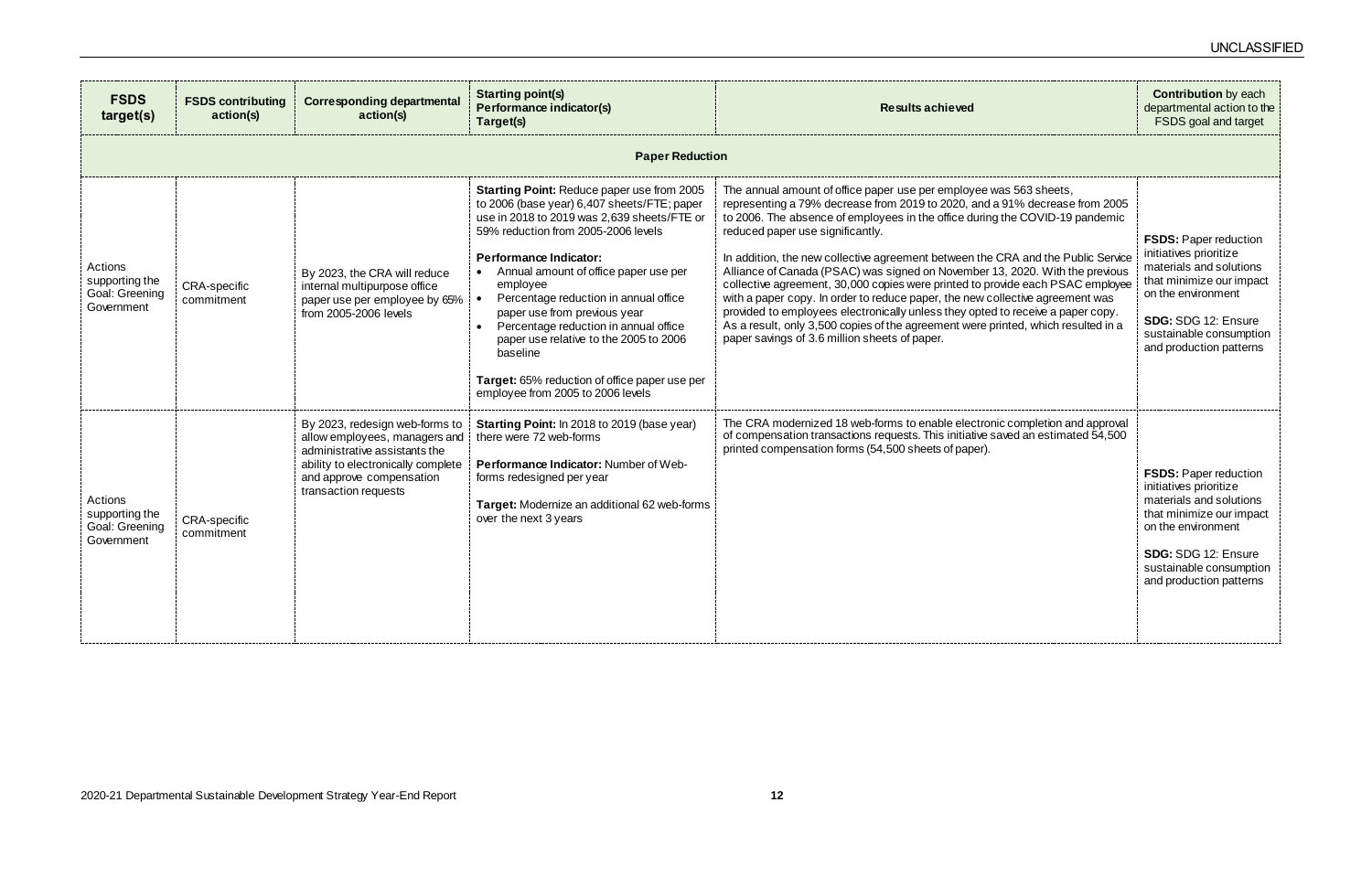| <b>FSDS</b><br>target(s)                                  | <b>FSDS contributing</b><br>action(s) | <b>Corresponding departmental</b><br>action(s)                                                                                                                                                                                                           | <b>Starting point(s)</b><br>Performance indicator(s)<br>Target(s)                                                                                                                                                                                                                                                    | <b>Results achieved</b>                                                                                                                                                                                                                                                                                                                                                                                                                                                                                                                                                                                                                                                                                                                                                                                                                                                                                                                                                                                                                                                                                                                                                                                                                                                                                                                                                                                                                                                                                                                                                           | <b>Contribution</b> by each<br>departmental action to the<br>FSDS goal and target                                                                                                                                |
|-----------------------------------------------------------|---------------------------------------|----------------------------------------------------------------------------------------------------------------------------------------------------------------------------------------------------------------------------------------------------------|----------------------------------------------------------------------------------------------------------------------------------------------------------------------------------------------------------------------------------------------------------------------------------------------------------------------|-----------------------------------------------------------------------------------------------------------------------------------------------------------------------------------------------------------------------------------------------------------------------------------------------------------------------------------------------------------------------------------------------------------------------------------------------------------------------------------------------------------------------------------------------------------------------------------------------------------------------------------------------------------------------------------------------------------------------------------------------------------------------------------------------------------------------------------------------------------------------------------------------------------------------------------------------------------------------------------------------------------------------------------------------------------------------------------------------------------------------------------------------------------------------------------------------------------------------------------------------------------------------------------------------------------------------------------------------------------------------------------------------------------------------------------------------------------------------------------------------------------------------------------------------------------------------------------|------------------------------------------------------------------------------------------------------------------------------------------------------------------------------------------------------------------|
| Actions<br>supporting the<br>Goal: Greening<br>Government | <b>CRA-specific</b><br>commitment     | By 2022, convert web-based<br>repository for compensation<br>processes and procedures to<br>the Electronic Performance<br>Support System, eliminating the<br>need to print records                                                                       | Starting Point: For 2020, 8 compensation<br>processes will be converted to the Electronic<br>Performance Support System<br>Performance Indicator: Number of process<br>converted to the Electronic Performance<br><b>Support System</b><br>Target: By 2022, convert 100% of<br>compensation processes (84 processes) | The CRA converted 62 compensation processes to the Electronic Performance<br>Support System (EPSS), which is used by over 300 compensation agents. EPSS<br>is easily accessed electronically and the conversion results in a saving of 9,300<br>printed sheets per year.                                                                                                                                                                                                                                                                                                                                                                                                                                                                                                                                                                                                                                                                                                                                                                                                                                                                                                                                                                                                                                                                                                                                                                                                                                                                                                          | <b>FSDS: Paper reduction</b><br>initiatives prioritize<br>materials and solutions<br>that minimize our impact<br>on the environment<br>SDG: SDG 12: Ensure<br>sustainable consumption<br>and production patterns |
| Actions<br>supporting the<br>Goal: Greening<br>Government | CRA-specific<br>commitment            | Reduce paper use by:<br>Maintaining a minimum of<br>86% digital filing rate for<br>individual (T1) returns and<br>91% digital filing rate for<br>business (T2) returns<br>Maintaining current usage of<br>online mail and electronic<br>document storage | <b>Starting Point: N/A</b><br>Performance Indicators: Paper savings<br>estimate due to T1 digital filing, T2 digital filing,<br>online mail, and electronic document storage<br>Target: N/A                                                                                                                          | The digital filing rate for individual T1 returns was 94%. Paper filing was reduced<br>by 12.6% or 439,295 returns compared to the previous year. This resulted in a<br>paper savings estimate of 4,832,245 sheets of paper (based on an average T1<br>return of 11 sheets of paper).<br>The digital filing rate for business T2 returns was 95%. Paper filing was reduced<br>by 22% or 41,602 returns compared to the previous year. This resulted in a paper<br>savings estimate of 291,214 sheets of paper (based on an average T2 return of 7<br>sheets of paper).<br>There were 32.4 million pieces of online mail issued to individuals and businesses,<br>which represents a 35% increase compared to the previous year. This resulted in<br>a paper savings estimate of 32.4 million sheets of paper (based on an average<br>piece of correspondence of 1 sheet of paper).<br>There were 1.17 million electronic documents received by the CRA's document<br>storage system, which represents a 20% decrease compared to the previous year.<br>This resulted in a paper savings estimate of 1.17 million sheets of paper (based<br>on an average submission of 1 sheet of paper)*. The number of electronic<br>document submissions this year was lower due to major program suspensions as<br>a result of the COVID-19 pandemic.<br>* In previous fiscal years, the paper savings for this indicator were provided in<br>pages rather than sheets of paper. As a result, the 2.94 million pages reported in<br>2019-2020 was equivalent to 1.47 million sheets of paper. | <b>FSDS: Paper reduction</b><br>initiatives prioritize<br>materials and solutions<br>that minimize our impact<br>on the environment<br>SDG: SDG 12: Ensure<br>sustainable consumption<br>and production patterns |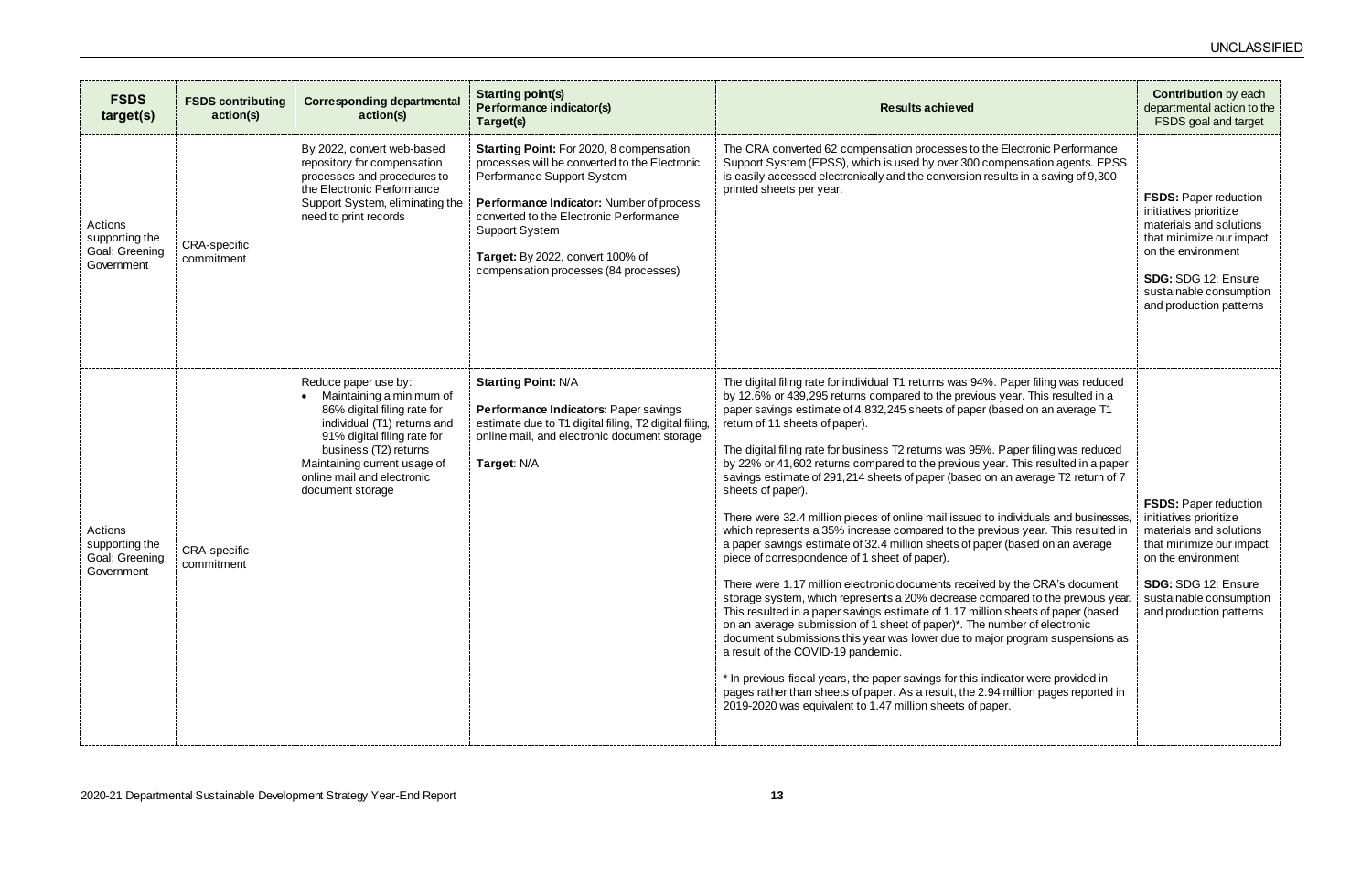|                                                                                                                   | <b>Contribution</b> by each<br>departmental action to the<br><b>FSDS</b> goal and target                                                                                                                                                                                                                                                                                |
|-------------------------------------------------------------------------------------------------------------------|-------------------------------------------------------------------------------------------------------------------------------------------------------------------------------------------------------------------------------------------------------------------------------------------------------------------------------------------------------------------------|
|                                                                                                                   |                                                                                                                                                                                                                                                                                                                                                                         |
| ges related to the DSDS<br>ek, and Waste<br>yees with suggestions on<br>e working environment.<br>ng SD webpages. | <b>FSDS: Employee</b><br>mobilization supports the<br>overall strategy to green<br>government by<br>encouraging employee-<br>led efforts to change<br>behaviour towards more<br>environmentally friendly<br>outcomes. This ultimately<br>helps the Government of<br>Canada to reduce<br>greenhouse gas<br>emissions, resource use,<br>and waste.<br><b>SDG: SDG 11:</b> |
|                                                                                                                   | Sustainable Cities and<br>Communities                                                                                                                                                                                                                                                                                                                                   |
| <i>i</i> ronment Week, and<br>าe SD Network and<br>าe events. Events were<br>ment emails, intranet                | <b>FSDS: Employee</b><br>mobilization supports the<br>overall strategy to green<br>government by<br>encouraging employee-<br>led efforts to change<br>behaviour towards more<br>environmentally friendly<br>outcomes. This ultimately<br>helps the Government of<br>Canada to reduce<br>greenhouse gas<br>emissions, resource use,<br>and waste.                        |
|                                                                                                                   | <b>SDG: SDG 11:</b><br>Sustainable Cities and<br>Communities                                                                                                                                                                                                                                                                                                            |

| <b>FSDS</b><br>target(s)                                  | <b>FSDS contributing</b><br>action(s) | <b>Corresponding departmental</b><br>action(s)                                                                                                                                                                               | <b>Starting point(s)</b><br>Performance indicator(s)<br>Target(s)                                                                                                                                                                                        | <b>Results achieved</b>                                                                                                                                                                                                                                                                                                                                                                           |
|-----------------------------------------------------------|---------------------------------------|------------------------------------------------------------------------------------------------------------------------------------------------------------------------------------------------------------------------------|----------------------------------------------------------------------------------------------------------------------------------------------------------------------------------------------------------------------------------------------------------|---------------------------------------------------------------------------------------------------------------------------------------------------------------------------------------------------------------------------------------------------------------------------------------------------------------------------------------------------------------------------------------------------|
|                                                           |                                       |                                                                                                                                                                                                                              | <b>Promote Sustainable Practices</b>                                                                                                                                                                                                                     |                                                                                                                                                                                                                                                                                                                                                                                                   |
| Actions<br>supporting the<br>Goal: Greening<br>Government | <b>CRA-specific</b><br>commitment     | Maintain the national SD section<br>of the external CRA website to<br>promote SD information to<br>employees and SD results to the<br>public                                                                                 | <b>Starting Point: SD CRA internet and intranet</b><br>pages are up-to-date and relevant to employee<br>needs<br>Performance Indicators: Percentage of SD<br>webpages reviewed annually<br>Target: 100% of SD webpages are reviewed<br>by March 31, 2023 | The CRA updated several SD internet and intranet webpages related to the DSDS<br>and national events, such as Earth Day, Environment Week, and Waste<br>Reduction Week. This included updates to provide employees with suggestions on<br>how to reduce their energy usage and waste in the remote working environment.<br>The CRA is currently reviewing and updating the remaining SD webpages. |
| Actions<br>supporting the<br>Goal: Greening<br>Government | <b>CRA-specific</b><br>commitment     | Promote SD training and<br>awareness opportunities, best<br>practices, and guidance<br>documents to employees (e.g.,<br>National SD events, online SD<br>awareness products and SD-<br>related guides and best<br>practices) | Starting Point: Employees are aware of the<br>CRA's SD priorities<br><b>Performance Indicators:</b><br>Number of events promoted<br>Visits to SD pages on the CRA's intranet<br>$\bullet$<br>Target: 3 National SD events are promoted<br>annually       | Three national SD events were promoted: Earth Day, Environment Week, and<br>Waste Reduction Week. Planning kits were shared with the SD Network and<br>promotional activities took place throughout the week of the events. Events were<br>promoted through the CRA's intranet site, senior management emails, intranet<br>banners, and social media.                                             |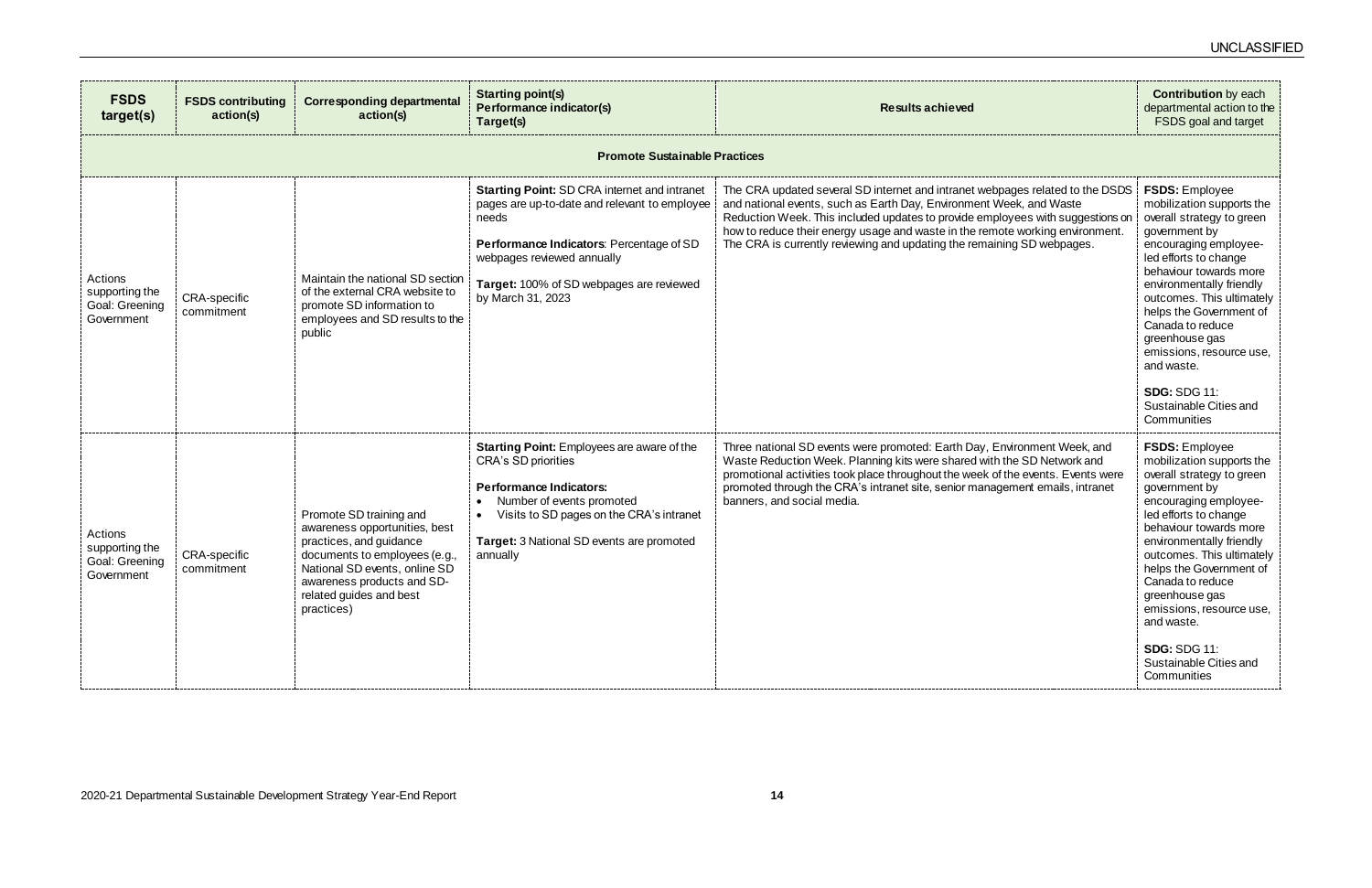| <b>FSDS</b><br>target(s)                                  | <b>FSDS contributing</b><br>action(s) | <b>Corresponding departmental</b><br>action(s)                                                                                                                                         | <b>Starting point(s)</b><br>Performance indicator(s)<br>Target(s)                                                                                                                                                                                                                                                                                              | <b>Results achieved</b>                                                                                                                                                                                                                                                                                                                                                                                                                                                | <b>Contribution</b> by each<br>departmental action to the<br>FSDS goal and target                                                                                                                                                                                                                                                                    |
|-----------------------------------------------------------|---------------------------------------|----------------------------------------------------------------------------------------------------------------------------------------------------------------------------------------|----------------------------------------------------------------------------------------------------------------------------------------------------------------------------------------------------------------------------------------------------------------------------------------------------------------------------------------------------------------|------------------------------------------------------------------------------------------------------------------------------------------------------------------------------------------------------------------------------------------------------------------------------------------------------------------------------------------------------------------------------------------------------------------------------------------------------------------------|------------------------------------------------------------------------------------------------------------------------------------------------------------------------------------------------------------------------------------------------------------------------------------------------------------------------------------------------------|
| Actions<br>supporting the<br>Goal: Greening<br>Government | <b>CRA-specific</b><br>commitment     | Promote and manage the CRA's<br>strategic environmental<br>assessment (SEA) process and<br>support proposal developers<br>looking for assistance in<br>assessing environmental effects | Starting Point: In 2018-2019 (base year) 33<br>preliminary SEA scans were completed<br><b>Performance Indicators:</b><br>Percentage of SEAs and preliminary scans<br>completed annually<br>• Public statements available on CRA<br>website<br>Target: Continued full compliance with the<br>Cabinet Directive on the Environmental<br><b>Assessment Policy</b> | Twenty preliminary SEA scans and one detailed SEA were completed. The<br>detailed SEA related to an initiative which will help remote First Nations<br>communities access the benefits for which they are eligible. This initiative is<br>expected to result in paper savings due to simplified and shortened forms to<br>access the benefit entitlements. A public statement on the effect of this paper<br>savings will be made once the results have been realized. | <b>FSDS:</b> The SEA process<br>helps incorporate<br>environmental<br>considerations into the<br>CRA's proposal<br>development process,<br>including considering<br>whether expected<br>outcomes of a proposal<br>could affect any of the<br>FSDS goals and targets<br>SDG: SDG 16: Peace.<br>Justice and Strong<br>Institutions                     |
| Actions<br>supporting the<br>Goal: Greening<br>Government | CRA-specific<br>commitment            | Integrate SD considerations into<br>corporate policy instruments<br>(CPI) during their review cycles,<br>as appropriate and feasible                                                   | Starting Point: 2019 to 2020 (base year)<br>Performance Indicators: Percentage of CPIs<br>that are renewed that are reviewed for SD<br>considerations<br>Target: 100% CPIs reviewed will consider<br>sustainable development                                                                                                                                   | The SD CoE reviewed 31 CPIs (100%) and proposed SD considerations for<br>inclusion where appropriate.                                                                                                                                                                                                                                                                                                                                                                  | <b>FSDS:</b> The corporate<br>policy review process<br>further integrates SD<br>considerations into the<br>CRA's policy development<br>portfolio. This includes<br>considering whether<br>expected outcomes of a<br>policy could affect any of<br>the FSDS goals and<br>targets.<br>SDG: SDG 16: Peace,<br>Justice and Strong<br><b>Institutions</b> |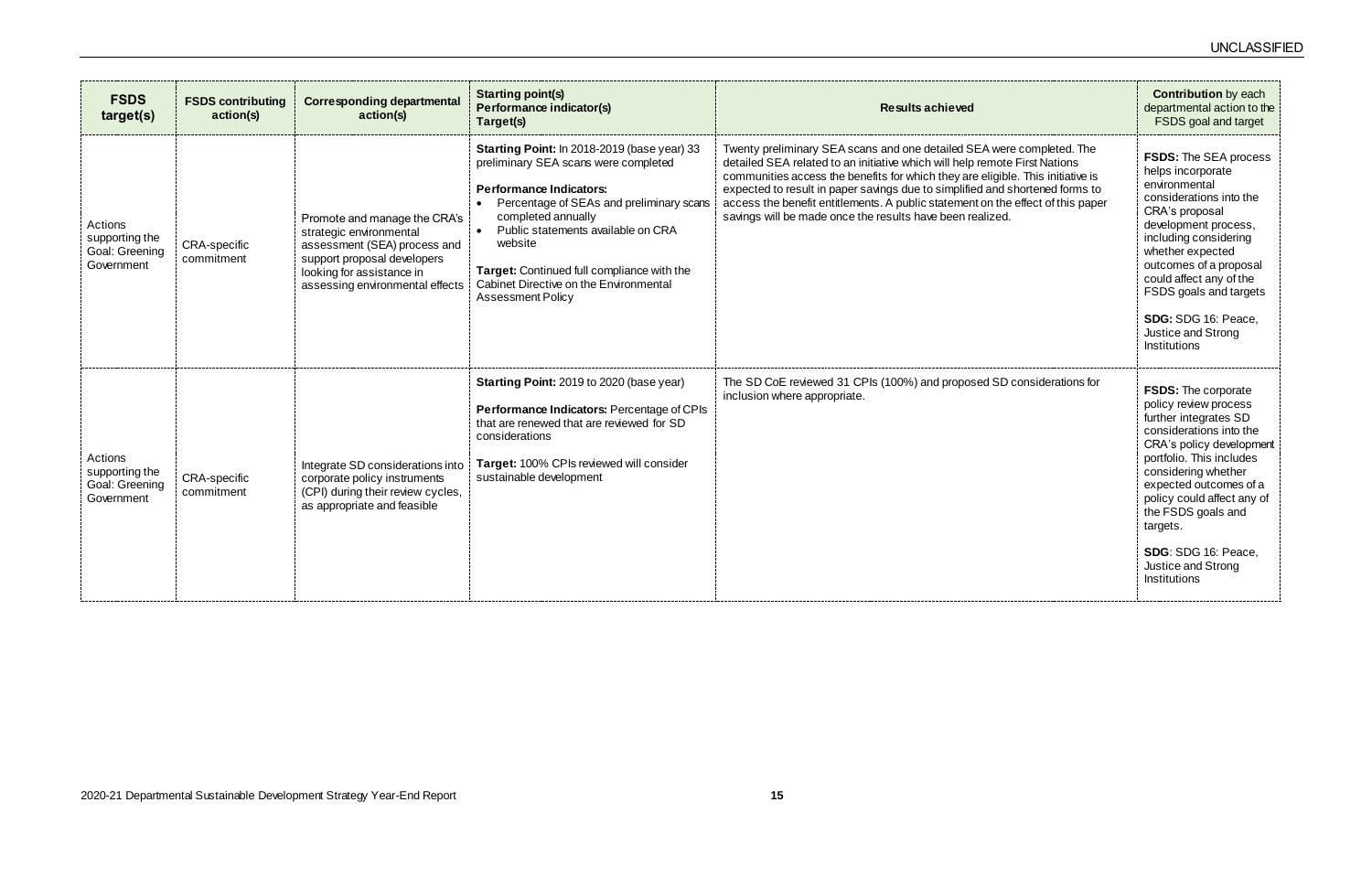| <b>FSDS</b><br>target(s)                                  | <b>FSDS contributing</b><br>action(s) | <b>Corresponding departmental</b><br>action(s)                                                                                                                                                                          | <b>Starting point(s)</b><br>Performance indicator(s)<br>Target(s)                                                                                                                                                                                                                                                                                                   | <b>Results achieved</b>                                                                                                                                                                                                                                                                | <b>Contribution</b> by each<br>departmental action to the<br>FSDS goal and target                                                                                                                                                                                                                                                |
|-----------------------------------------------------------|---------------------------------------|-------------------------------------------------------------------------------------------------------------------------------------------------------------------------------------------------------------------------|---------------------------------------------------------------------------------------------------------------------------------------------------------------------------------------------------------------------------------------------------------------------------------------------------------------------------------------------------------------------|----------------------------------------------------------------------------------------------------------------------------------------------------------------------------------------------------------------------------------------------------------------------------------------|----------------------------------------------------------------------------------------------------------------------------------------------------------------------------------------------------------------------------------------------------------------------------------------------------------------------------------|
| Actions<br>supporting the<br>Goal: Greening<br>Government | CRA-specific<br>commitment            | Support and provide guidance to<br>employees responsible for the<br>management of the CRA's<br>halocarbon-containing systems<br>(for example, in refrigeration, air<br>conditioning, and fire<br>extinguishing systems) | <b>Starting Point: Halocarbon requirements are</b><br>understood at the CRA<br>Performance Indicator: Employees<br>responsible for the management of the CRA's<br>halocarbon-containing systems are provided<br>guidance on how to handle local halocarbon-<br>containing systems<br>Target: All requirements of the Federal<br>Halocarbon regulations are followed | The SD CoE provided guidance on individual requests pertaining to halocarbon<br>containing systems. In addition, the content on the CRA's intranet web site<br>contains guidance on halocarbon handling for employees.                                                                 | <b>FSDS: Actions that</b><br>reduce the emission of<br>halocarbons into the<br>atmosphere will lead to<br>reduction in GHGs from<br>government operations<br>SDG: SDG 13: Climate<br>Action                                                                                                                                      |
| Actions<br>supporting the<br>Goal: Greening<br>Government | CRA-specific<br>commitment            | Manage the CRA's battery<br>recycling program; support<br>facilities that want to become<br>battery collection points; and<br>report on the total annual weight<br>of the CRA batteries sent for<br>recycling           | Starting Point: In 2018 to 2019 (base year)<br>2,849 kg of batteries were sent for recycling<br>Performance Indicator: Weight of batteries<br>sent for recycling each year<br>Target: Maintain program                                                                                                                                                              | The total weight of batteries sent for recycling was 579 kg, which represents an<br>80% decrease compared to the 2018 to 2019 base year. The absence of<br>employees in the office during the COVID-19 pandemic significantly reduced the<br>quantity of batteries sent for recycling. | <b>FSDS:</b> Actions to reduce<br>waste will help to reduce<br>Scope 3 emissions for the<br>Production, transport and<br>disposal of material.<br>Diverting waste from<br>landfill reduces landfill gas<br>and transport waste<br>hauling emissions<br><b>SDG: SDG 12:</b><br>Sustainable Consumption<br>and Production Patterns |